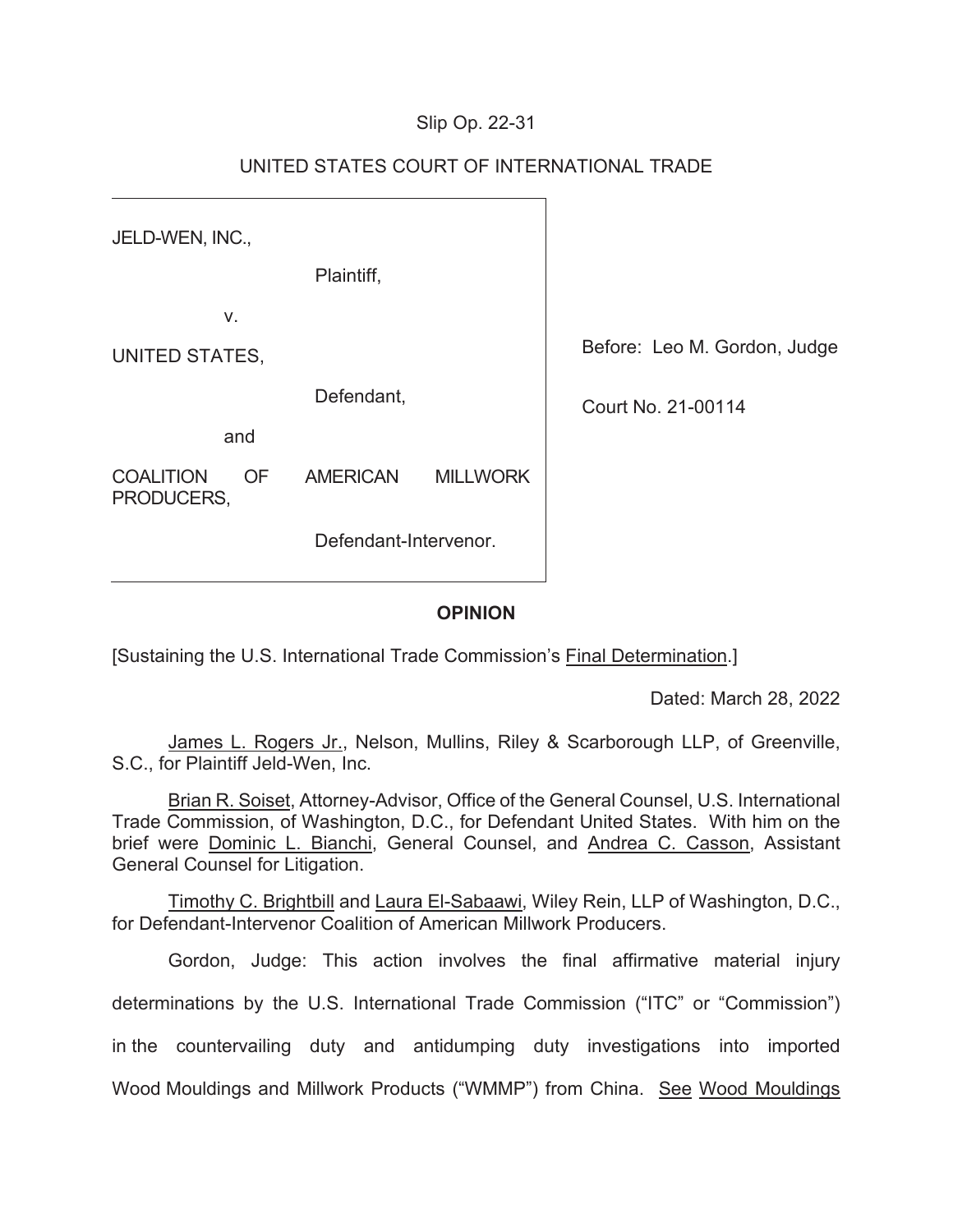and Millwork Products from China, 86 Fed. Reg. 9,951 (Int'l Trade Comm'n Feb. 17, 2021) ("Final Determination"); see also Wood Mouldings and Millwork Products from China, Inv. Nos. 701-TA-636 and 731-TA-1470, USITC Pub. 5157 (Feb. 2021), ECF No. 20-1 ("Views").

Before the court is the USCIT Rule 56.2 motion for judgment on the agency record filed by Plaintiff Jeld-Wen, Inc. ("Jeld-Wen"). See Pl.'s Mot. for J. on the Agency R., ECF No. 32 ("Pl.'s Br."); see also Def.'s Resp. to Pl.'s Mot. for J. on the Agency R., ECF No. 35; Def.-Intervenor Coalition of American Millwork Producers' Resp. to Pl.'s Mot. for J. on the Agency R., ECF No. 37; Pl.'s Reply in Supp. of Mot. for J. on the Agency R., ECF No. 40. The court has jurisdiction pursuant to Section 516A(a)(2)(B)(i) of the Tariff Act of 1930, as amended, 19 U.S.C. § 1516a(a)(2)(B)(i),<sup>1</sup> and 28 U.S.C. § 1581(c) (2018). For the reasons set forth below, the ITC's final affirmative injury determinations are sustained.

#### **I. Background**

The statutory framework governing unfair trade investigations requires a determination by the Commission on whether imported articles within the scope of a particular investigation (the "subject merchandise") have injured a domestic industry. See 19 U.S.C. §§ 1671, 1673. Domestic "industry" is defined as "the producers as a whole of the domestic like product...." 19 U.S.C. § 1677(4)(A).

In the underlying investigation, the U.S. Department of Commerce ("Commerce") defined the subject merchandise in relevant part as:

<sup>&</sup>lt;sup>1</sup> Further citations to the Tariff Act of 1930, as amended, are to the relevant provisions of Title 19 of the U.S. Code, 2018 edition.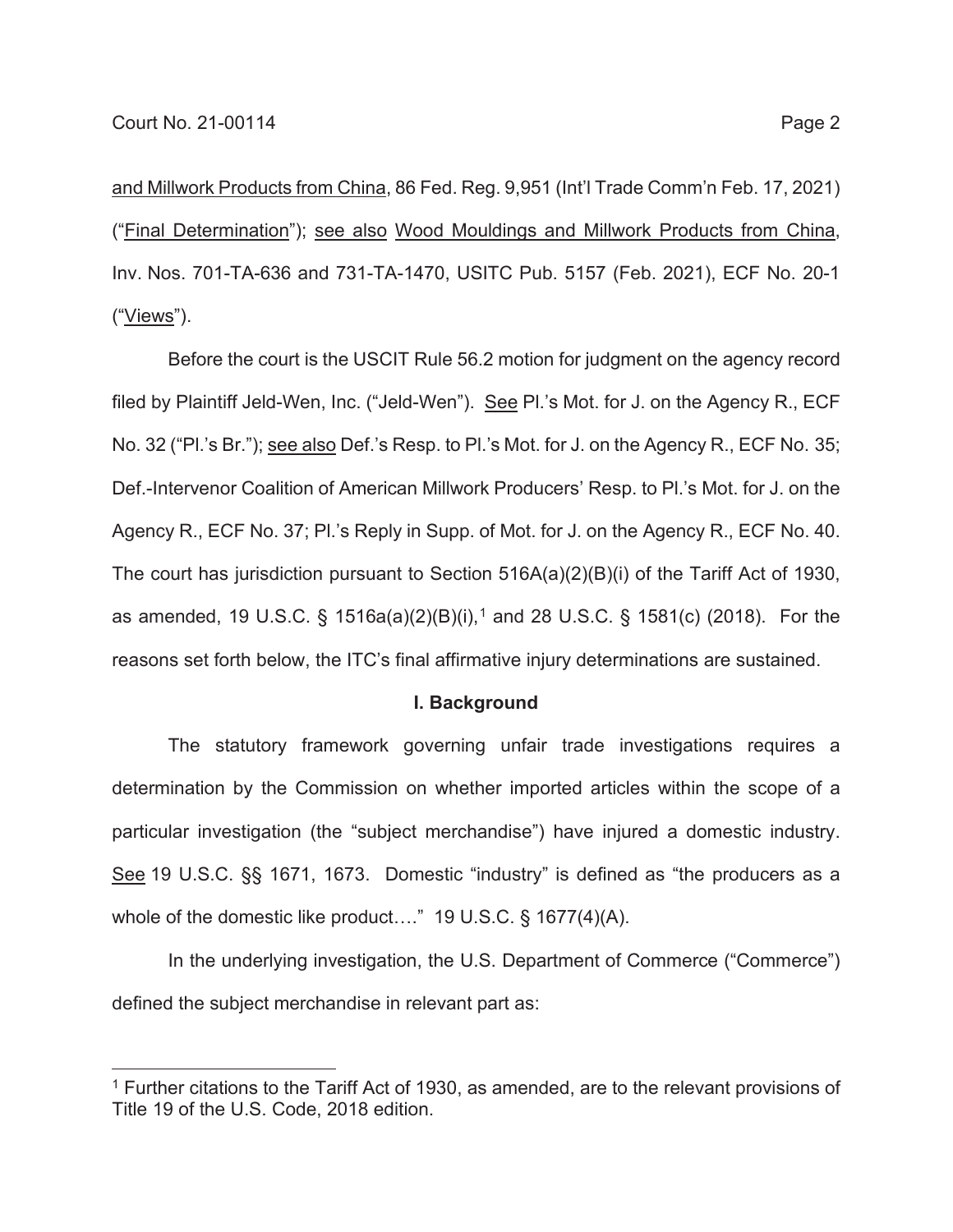[WMMP] that are made of wood (regardless of wood species), bamboo, laminated veneer lumber (LVL), or of wood and composite materials (where the composite materials make up less than 50 percent of the total merchandise), and which are continuously shaped wood or finger-jointed or edge-glued moulding or millwork blanks (whether or not resawn).

See Views at 6–7. WMMP are "lengths of wood molded into various shapes, or profiles, for use in a wide variety of functional and decorative applications in residential and non-residential construction." Id. at 8. WMMP can be manufactured from "solid or, more commonly, finger-jointed softwood or hardwood lumber; [LVL]; or some combination of wood and composite materials" and are "sold to distributors, construction companies and contractors, lumber wholesalers, and home improvement retailers." Id. at 8–9.

The statute provides for three types of injury to the domestic industry: material injury, threat of material injury, or material retardation of the establishment of an industry. See 19 U.S.C. §§ 1671d(b)(1), 1673d(b)(1). The statute also requires that a causal nexus exist between a type of injury and imports of the subject merchandise, i.e., the injury must be "by reason of" imports of the subject merchandise. Id.

In making its injury determination, the Commission compares subject merchandise to its U.S. domestic counterpart, which by statute must be a product "which is like, or in the absence of like, most similar in characteristics and uses with, the article subject to an investigation." 19 U.S.C. § 1677(10). The Commission relies on the scope of the subject merchandise provided by Commerce to serve as the outside parameter for defining the domestic like product. See Views at 5-8; see also NEC Corp. v. Dep't of Commerce, 22 CIT 1108, 1110, 36 F. Supp. 2d 380, 383 (1998) ("[a]lthough the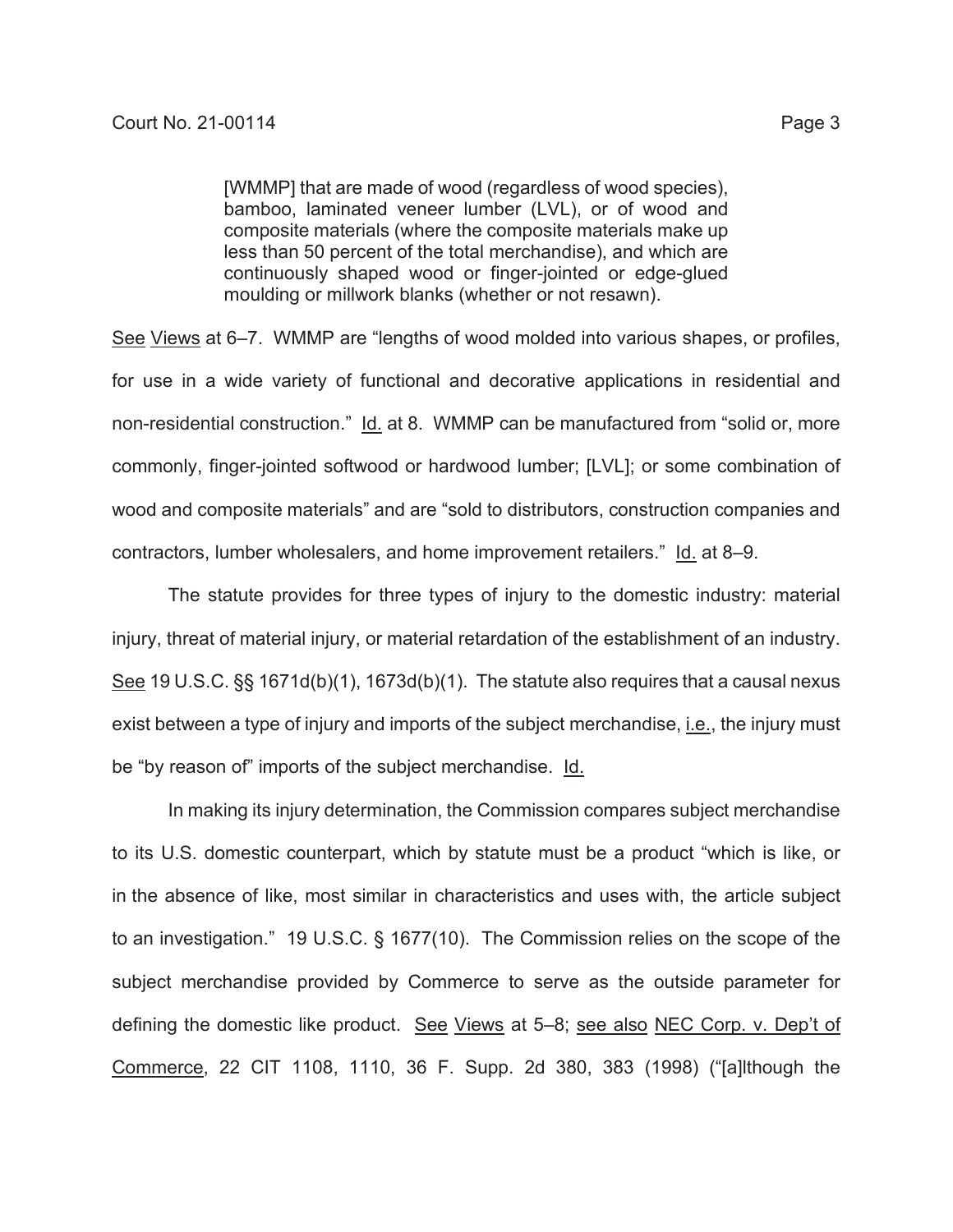Commission must accept the determination of Commerce as to the scope of the imported merchandise sold at less than fair value, the Commission determines what domestic product is like the imported articles Commerce has identified").

Where the subject merchandise involves a range of products, as here, the Commission disregards minor variations among them absent a "clear dividing line" between particular products in the range. See Nippon Steel Corp. v. United States, 19 CIT 450, 455, 1995 WL 170410 (1995) (ITC "disregards minor differences, and looks for clear dividing lines between like products"). The Commission generally considers the following six factors in its like-product analysis: (1) physical characteristics and uses; (2) interchangeability; (3) channels of distribution; (4) customer perceptions; (5) common manufacturing facilities and production employees; and where appropriate, (6) price. See NEC Corp., 22 CIT at 1110, 36 F. Supp. 2d at 383.2

In reaching its Final Determination, the Commission defined "a single domestic like product consisting of all WMMP, coextensive with the scope of the investigations." Views at 14. Before the Commission, Jeld-Wen and other respondents objected to the definition of a single domestic like product, arguing that "the Commission should define two domestic like products: (1) LVL WMMP; and (2) all other WMMP described in the scope of the investigations." Id. at 12. One of the respondents, other than Jeld-Wen, argued that the proposed second domestic like product, all other WMMP, should also

 $2$  These factors are not exhaustive, as an investigation may give rise to other considerations relevant to the factual determination on the domestic like product, and the Commission's practice in defining domestic like product is on a case-by-case basis with no single factor considered dispositive. See, e.g., Views at 6.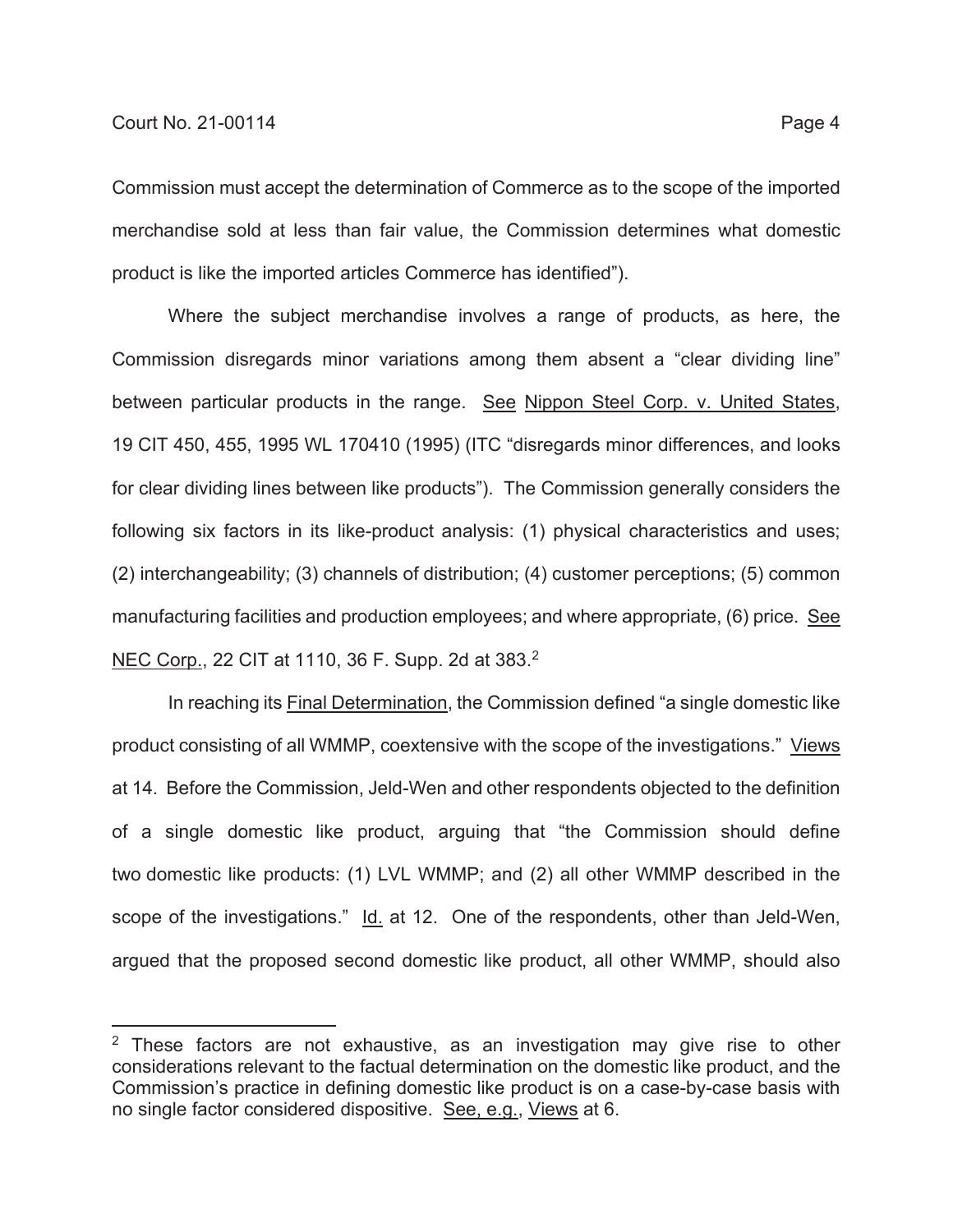include medium density fiberboard mouldings and millwork products ("MDF MMP"), even though MDF MMP was not included within Commerce's scope of the investigations. Id. Another respondent argued in favor of a single domestic like product that included all in scope WMMP and out-of-scope MDF MMP. Id. The Commission considered the various arguments, first by comparing LVL WMMP to other in-scope WMMP under the Commission's six-factor domestic like product analysis, and then by comparing MDF MMP to all in-scope WMMP using the same test. See id. at 14–32.

In analyzing whether to define LVL WMMP and other in-scope WMMP as a single like product, the Commission determined that "[t]here [were] similarities in terms of physical characteristics and uses, interchangeability, channels of distribution, customer and producer perceptions, production processes, and price." Id. at 21. Specifically, the Commission found that LVL WMMP and other WMMP are both "made of wood molded into the same shapes for use in many of the same applications, can be used interchangeably in these applications, are sold through similar channels of distribution, are produced using similar back-end equipment and production processes, and are comparable in terms of price." Id. The Commission noted that "many customers and producers … perceive LVL WMMP and other WMMP as comparable and suitable for the same end uses." Id. While acknowledging that there are some differences between the two types of WMMP—such as the engineered nature of LVL WMMP—the Commission ultimately determined that "on balance, … there are more similarities than differences between LVL WMMP and other in-scope WMMP in terms of the Commission's domestic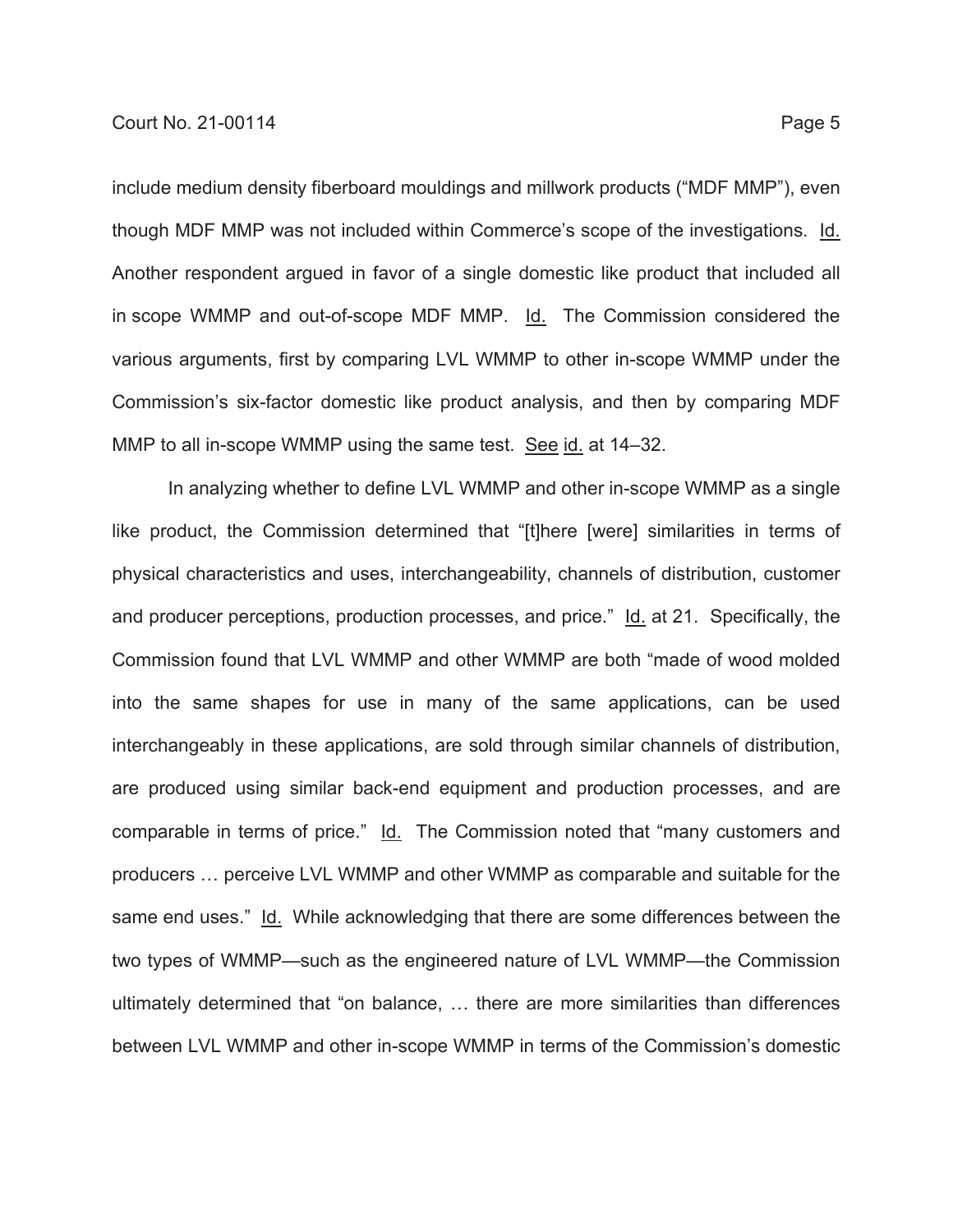like product factors." Id. at 22. The Commission therefore defined a single domestic like product encompassing LVL WMMP and other in-scope WMMP. Id.

Next, the Commission considered whether to include MDF MMP in its like product definition. The Commission acknowledged that both products are "made of or derived from wood that, when molded into the same shapes, may be used interchangeably in decorative interior applications, are sold through similar channels of distribution, … are produced using similar back end processes, with some exceptions," and that "[c]ustomers view the products as interchangeable in many decorative interior applications." Id. at 29. However, the Commission noted that "MDF MMP are made of a different constituent material, medium density fiberboard, that renders MDF MMP more fragile and susceptible to moisture than WMMP." Id. at 30. Consequently, the Commission found that MDF MMP is "unsuitable for exterior applications and applications subjected to high moisture, and generally unsuitable for structural applications and applications requiring small profiles—applications that account for a substantial portion of the WMMP market." Id. at 30. This unsuitability limits the interchangeability of MDF MMP and WMMP largely to "a subset of interior decorative applications." Id. Additionally, the Commission found that "many customers perceive MDF MMP to be an inferior substitute for WMMP in such applications" and "[m]any producers also perceive MDF MMP to be separate and distinct from WMMP." Id. at 27. Finally, the Commission found the prices of MDF MMP to be "significantly lower" than WMMP. Id. at 31. The Commission determined that the record demonstrated "sufficient differences between MDF MMP and WMMP to draw a dividing line at the scope of the investigations, notwithstanding some similarities between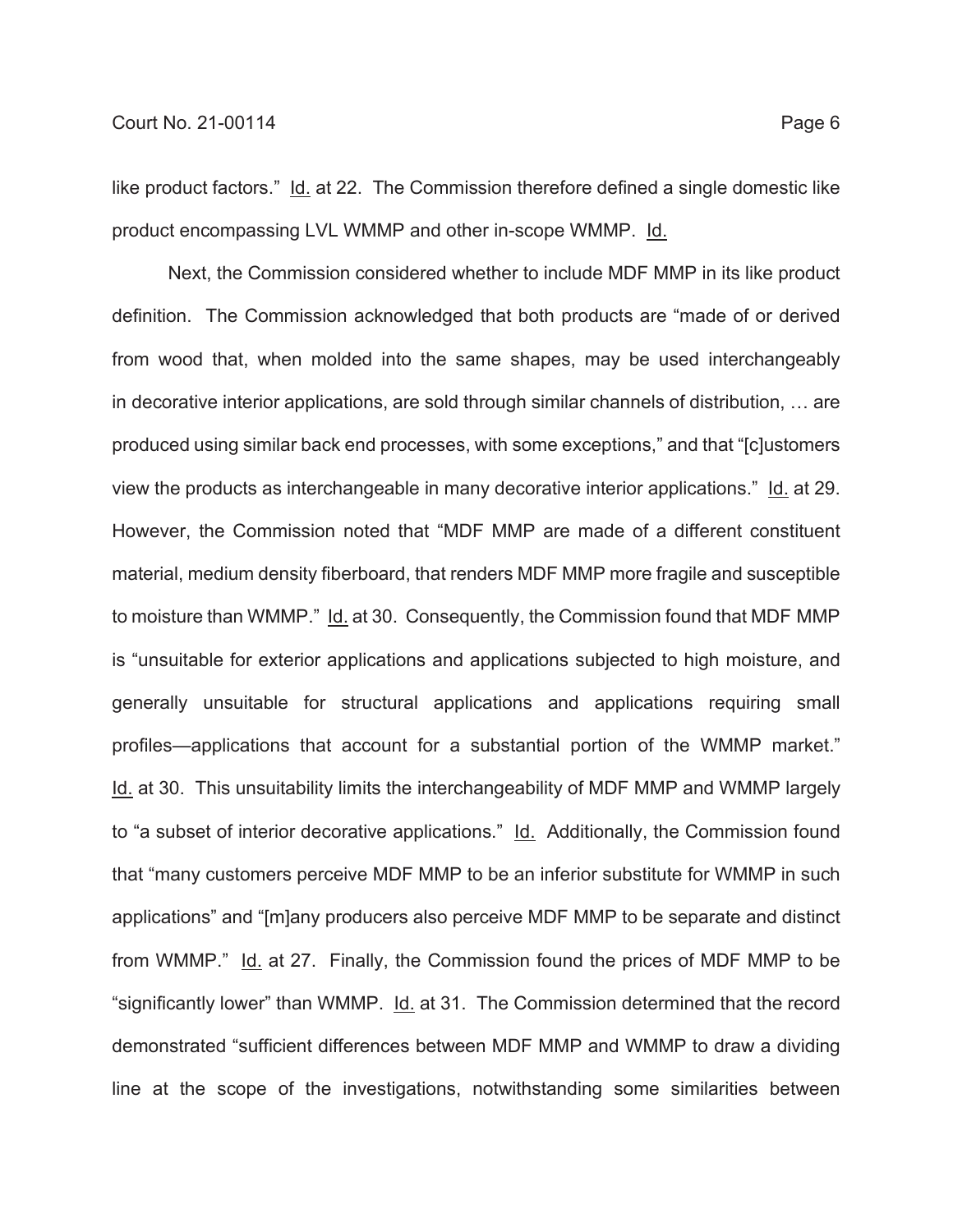MDF MMP and WMMP." Id. at 32. As a result, the Commission declined to include MDF MMP in the domestic like product. Id.

Consistent with its definition of the single domestic like product, the Commission identified the domestic industry and conducted a material injury analysis. The Commission found that the domestic industry was materially injured through loss of market share in a growing market and declining performance. Id. at 61–62. The Commission further determined that the record demonstrated that there was a "causal nexus" between subject imports and the injury to the domestic industry. Id. Specifically, the Commission found that the increase in subject imports prevented the domestic industry from capitalizing on the increase in U.S. consumption and that "[t]he domestic industry's financial performance correlated with trends in subject import market share." Id. Accordingly, the Commission determined that an industry in the United States was "materially injured by reason of subject imports of WMMP from China that are sold in the United States at [less than fair value] and subsidized by the government of China." Id. at 70. Plaintiff then commenced this action challenging the ITC's Final Determination.

### **II. Standard of Review**

The court sustains the Commission's "determinations, findings, or conclusions" unless they are "unsupported by substantial evidence on the record, or otherwise not in accordance with law." 19 U.S.C. § 1516a(b)(1)(B)(i). More specifically, when reviewing agency determinations, findings or conclusions for substantial evidence, the court assesses whether the agency action is reasonable given the record as a whole. Nippon Steel Corp v. United States, 458 F.3d 1345, 1350–51 (Fed. Cir. 2006). Substantial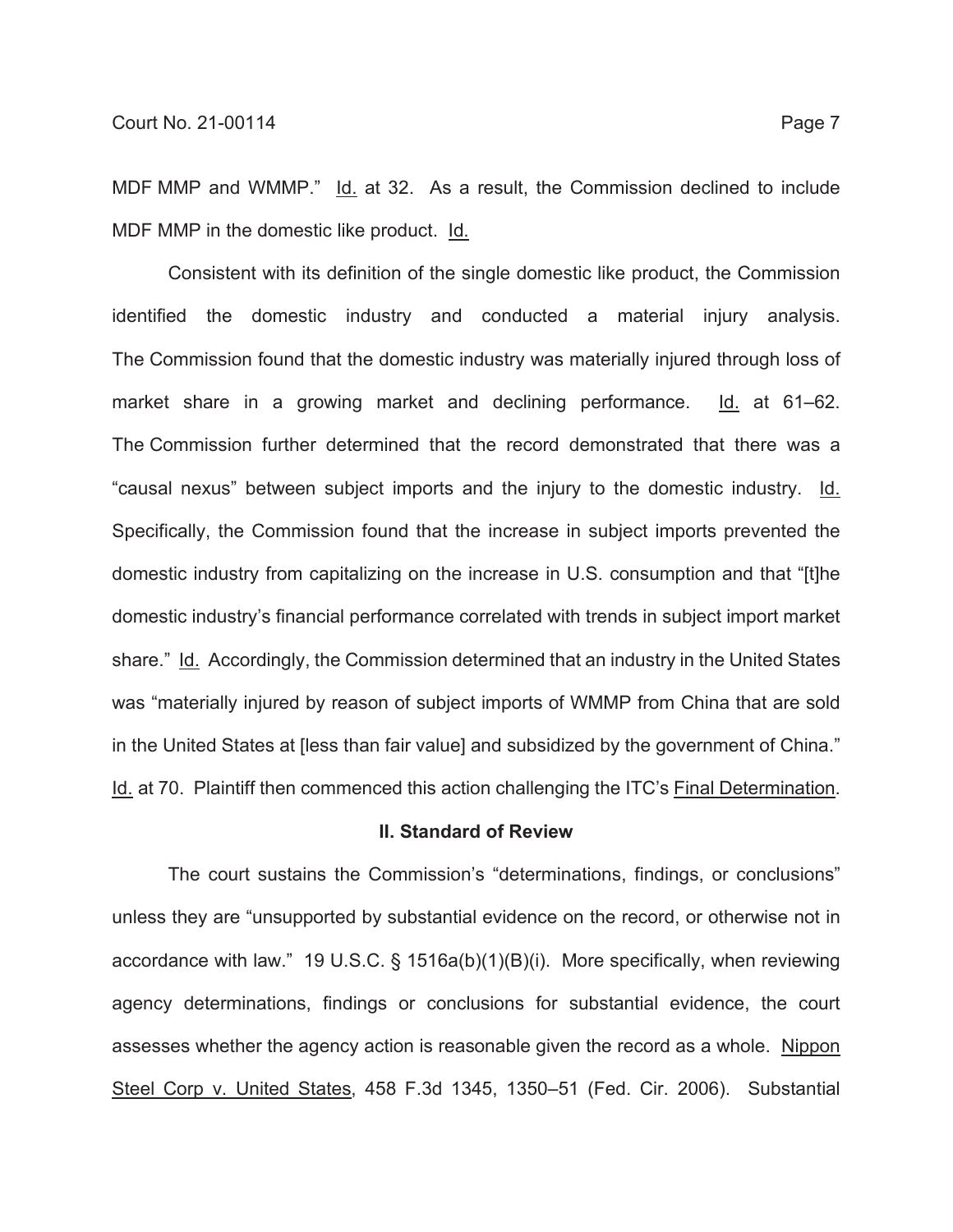evidence has been described as "such relevant evidence as a reasonable mind might accept as adequate to support a conclusion." DuPont Teijin Films USA v. United States, 407 F.3d 1211, 1215 (Fed. Cir. 2005) (quoting Consol. Edison Co. v. NLRB, 305 U.S. 197, 229, (1938)). Substantial evidence has also been described as "something less than the weight of the evidence, and the possibility of drawing two inconsistent conclusions from the evidence does not prevent an administrative agency's finding from being supported by substantial evidence." Consolo v. Fed. Mar. Comm'n, 383 U.S. 607, 620 (1966). Fundamentally, though, "substantial evidence" is best understood as a word formula connoting a reasonableness review. 3 Charles H. Koch, Jr., Administrative Law and Practice § 9.24[1] (3d ed. 2022). Therefore, when addressing a substantial evidence issue raised by a party, the court analyzes whether the challenged agency action "was reasonable given the circumstances presented by the whole record." 8A West's Fed. Forms, National Courts § 3.6 (5th ed. 2021).

Separately, the two-step framework provided in Chevron, U.S.A., Inc. v. Natural Res. Def. Council, Inc., 467 U.S. 837, 842–45 (1984), governs judicial review of the Commission's interpretation of the Tariff Act. See United States v. Eurodif S.A., 555 U.S. 305, 316 (2009) (An agency's "interpretation governs in the absence of unambiguous statutory language to the contrary or unreasonable resolution of language that is ambiguous.").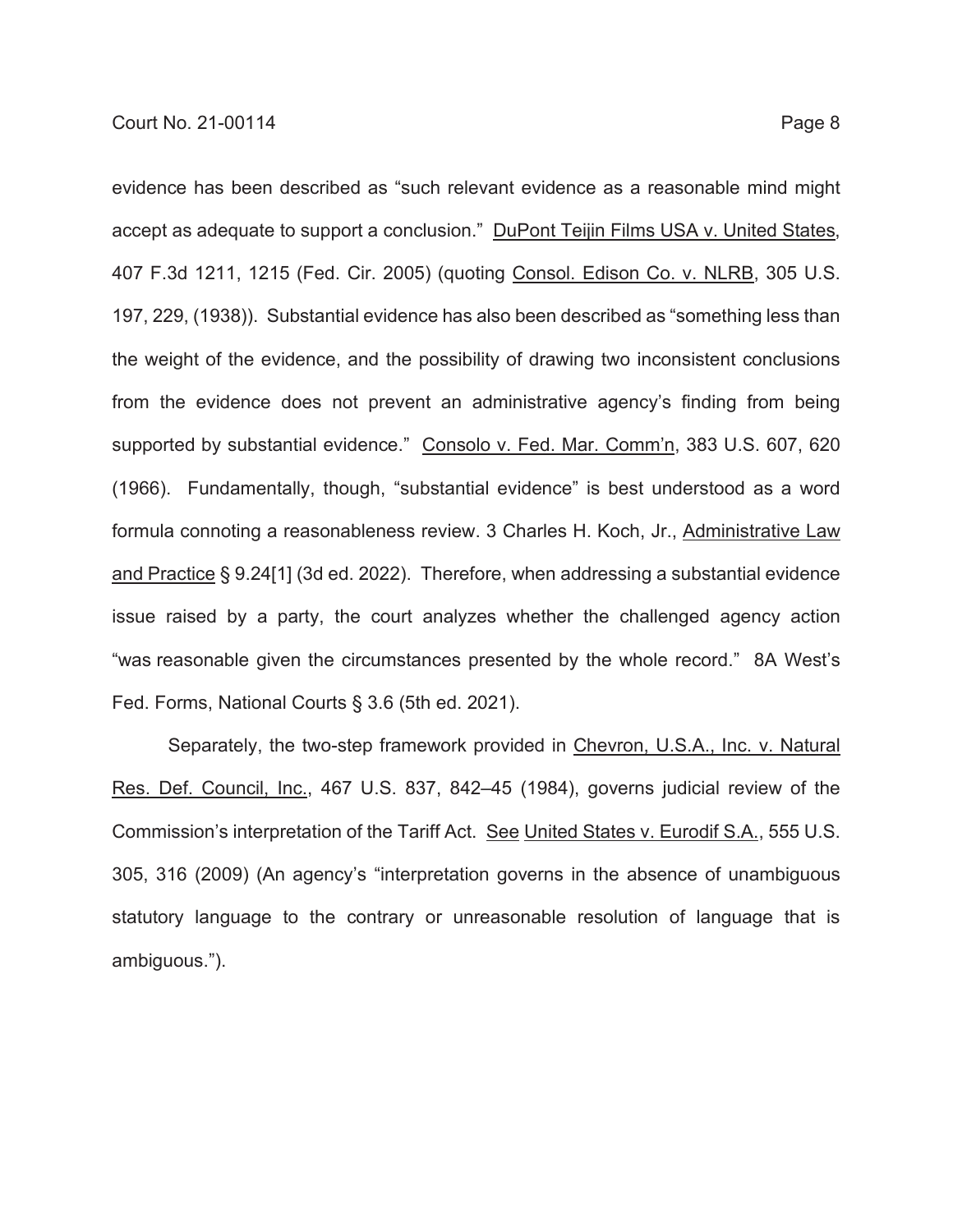#### **III. Discussion**

Jeld-Wen challenges four of the Commission's determinations: (1) that LVL and other in-scope WMMP constitute a single domestic like product, Pl.'s Br. at 5–21; (2) that there is a single domestic industry that encompasses producers of both LVL and other in-scope WMMP, id. at 21–23; (3) that conducting a material injury/threat of material injury analysis of LVL, and not a material retardation analysis of it, was reasonable, see id. at 23-25; and (4) that the alleged material injury to the domestic WMMP industry was "by reason of" the subject imports, id. at 26–29.

### **A. Single Domestic Like Product**

As explained above, the Commission must identify a "domestic like product" that is defined as "a product which is like, or in the absence of like, most similar in characteristics and uses with, the article subject to an investigation." 19 U.S.C. § 1677(10). Jeld-Wen maintains that "[i]n considering the proper interpretation of 'domestic like product' under 19 U.S.C. § 1677(10), the court applies the two-step framework of Chevron." Pl.'s Br. at 20. Plaintiff, however, makes no argument challenging the Commission's interpretation of "domestic like product." See id. at 20–21. Rather, Jeld-Wen appears to present arguments challenging the reasonableness of ITC's application of the statutory term "separate like product," a factual issue reviewable under the substantial evidence standard. See id. at 21 (contending that ITC's application of statute in defining domestic like product "as one which included LVL and [other in-scope WMMP] but excluded MDF was rife with inconsistencies and offered insufficient reasons for treating similar situations differently.").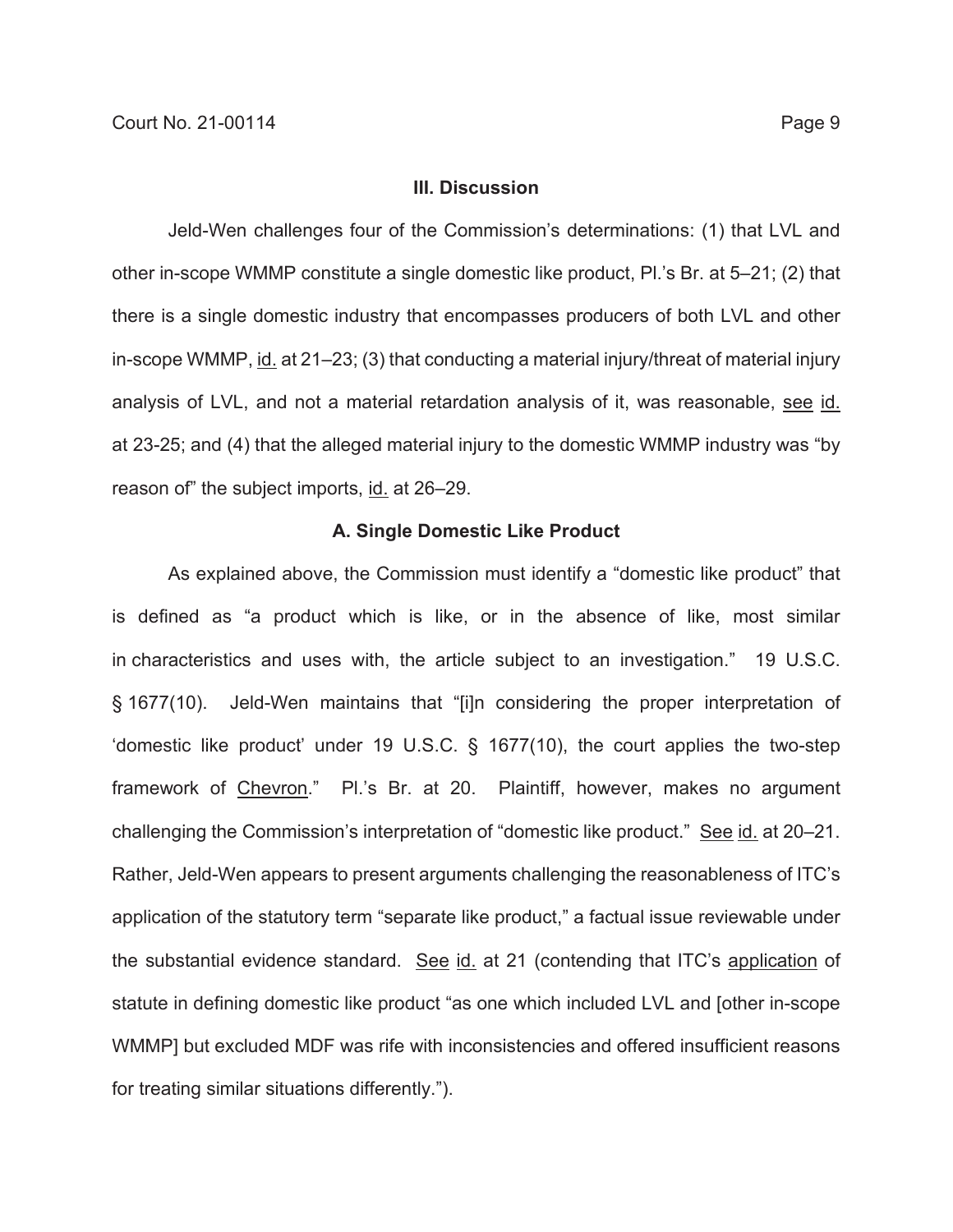Accordingly, the court will turn to Jeld-Wen's arguments that the Commission's like product determination was unsupported by substantial evidence. See id. at 10-20. Specifically, Jeld-Wen maintains that, in applying the six-factor like product analysis, the Commission unreasonably "found that [MDF MMP] was different from WMMP for many of the same reasons that it chose to ignore or find negligible when comparing LVL to [other in-scope WMMP]." Id. at 10–11.

Regarding the first factor—physical characteristics and uses—Jeld-Wen argues that "[other in-scope WMMP] is typically made from solid or finger-jointed lumber, while LVL and [MDF MMP] are both made from wood derived raw materials that are engineered with glue or resin under heat and pressure to form a finished product." Id. at 11. Jeld-Wen highlights the Commission's findings that LVL WMMP's engineered nature generally gives it an advantage over other in-scope WMMP regarding strength, stability, and resistance to damage. Id. at 12. Jeld-Wen maintains that if "the Commission determined that [MDF MMP] was not included in the Commission's definition of like product despite its general flimsiness (as compared to [other in-scope WMMP]), then it should have found that LVL was a separate like product, given its many enhanced performance characteristics." Id. Jeld-Wen further contends that MDF MMP and other in-scope WMMP have more in common under this factor than LVL WMMP, as "both are weaker than LVL, both have issues being used in areas exposed to high moisture, and both fare poorly in certain structural applications, such as door frames." Id.

Jeld-Wen's arguments above fail to demonstrate that the Commission acted unreasonably in reaching its determination to define the domestic like product as including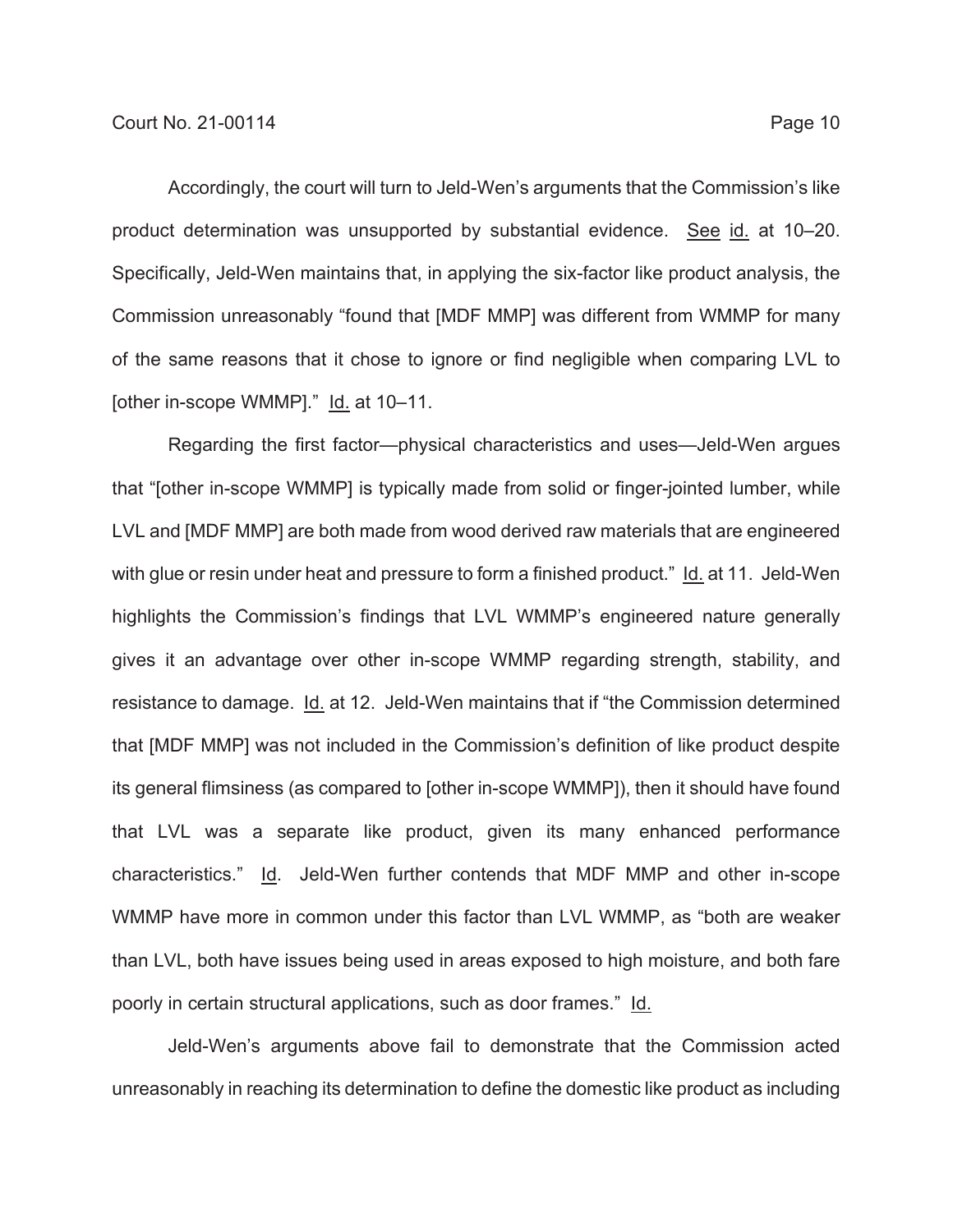LVL with "traditional" WMMP but excluding MDF MMP. The Commission found that LVL, though an engineered product, is "made from thin veneers of wood," while MDF MMP is "made from sawdust and shavings mixed with resin and formed into MDF panels." Views at 15, 23. Furthermore, although LVL WMMP may be preferable in some applications, it is typically used in "structural applications such as interior and exterior window and door frames, which are also leading applications for other WMMP." Id. at 14. MDF MMP, on the other hand, is "unsuitable for external applications and wet environments such as in bathrooms, and generally unsuitable for small profiles and structural applications." Id. at 24. Given these findings, the court concludes that the ITC's analysis of the physicalcharacteristics-and-uses factor reasonably supports its domestic like product determination.

Turning to the factor of manufacturing facilities, production processes, and production employees, Jeld-Wen underscores the Commission's finding that LVL WMMP and MDF MMP are "made in separate manufacturing facilities using different employees than [other in-scope WMMP]," and that the front-end processes for LVL WMMP and MDF MMP "both differ from [other in-scope WMMP]," while the back-end process for all three are similar. Id. at 13. Jeld-Wen argues that "the Commission attempted to draw a distinction between [MDF MMP] and [other in-scope WMMP] by asserting that [MDF MMP] production requires different, complex, and capital-intensive facilities while ignoring the fact that the same is true as to LVL." Pl.'s Br. at 13. This argument is unpersuasive. While the Commission did find that the back-end production processes are similar for LVL WMMP, other in-scope WMMP, and MDF MMP, it also noted some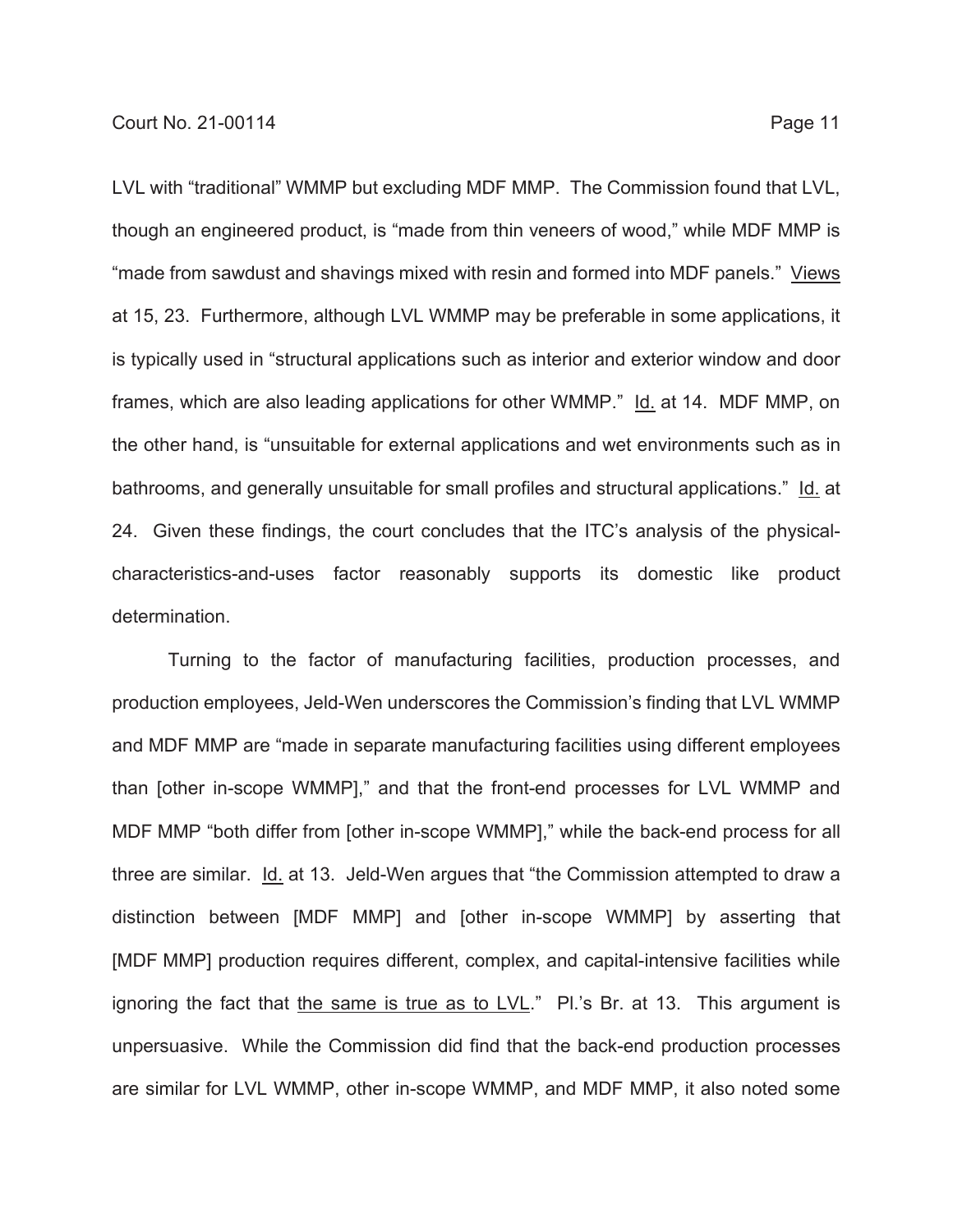exceptions for MDF MMP: "[t]he process of molding MDF into MMP requires carbide blades that yield softer profiles than the steel blades used to mold WMMP, and can also require different molds and tooling than WMMP." Views at 17, 25. Furthermore, Plaintiff's argument that the Commission ignored the differences between LVL and other WMMP production processes is unsupported by the record. The Commission "recognize[d] that there are also some differences between the two LVL WMMP and other WMMP in terms of physical characteristics and uses; manufacturing facilities, processes, and employees; and customer and producer perceptions." Id. at 21–22. Accordingly, this factor likewise reasonably supports the Commission's domestic like product determination.

Regarding interchangeability, the Commission found that "LVL WMMP and other WMMP may be used interchangeably in most applications, although some customers prefer LVL WMMP in certain applications such as fiberglass doors and external doors subject to high winds and moisture." Id. at 17. As to the interchangeability of MDF MMP, the Commission found that "[a]lthough MDF MMP and WMMP are interchangeable in many decorative interior applications, the physical limitations of MDF MMP preclude its substitution for WMMP in exterior applications and applications subject to moisture, and generally in structural applications and applications requiring small profiles." Id. at 26. Jeld-Wen contends that where "[t]he Commission found that MDF was not sufficiently interchangeable with [other WMMP] because MDF isn't suitable for use in certain applications[,] … the same is true when comparing [other WMMP] to LVL—the qualitative superiority of LVL limits its interchangeability with WMMP." Pl.'s Br. at 15. However, the ITC noted that while LVL may be a superior choice in some applications, "[t]he three most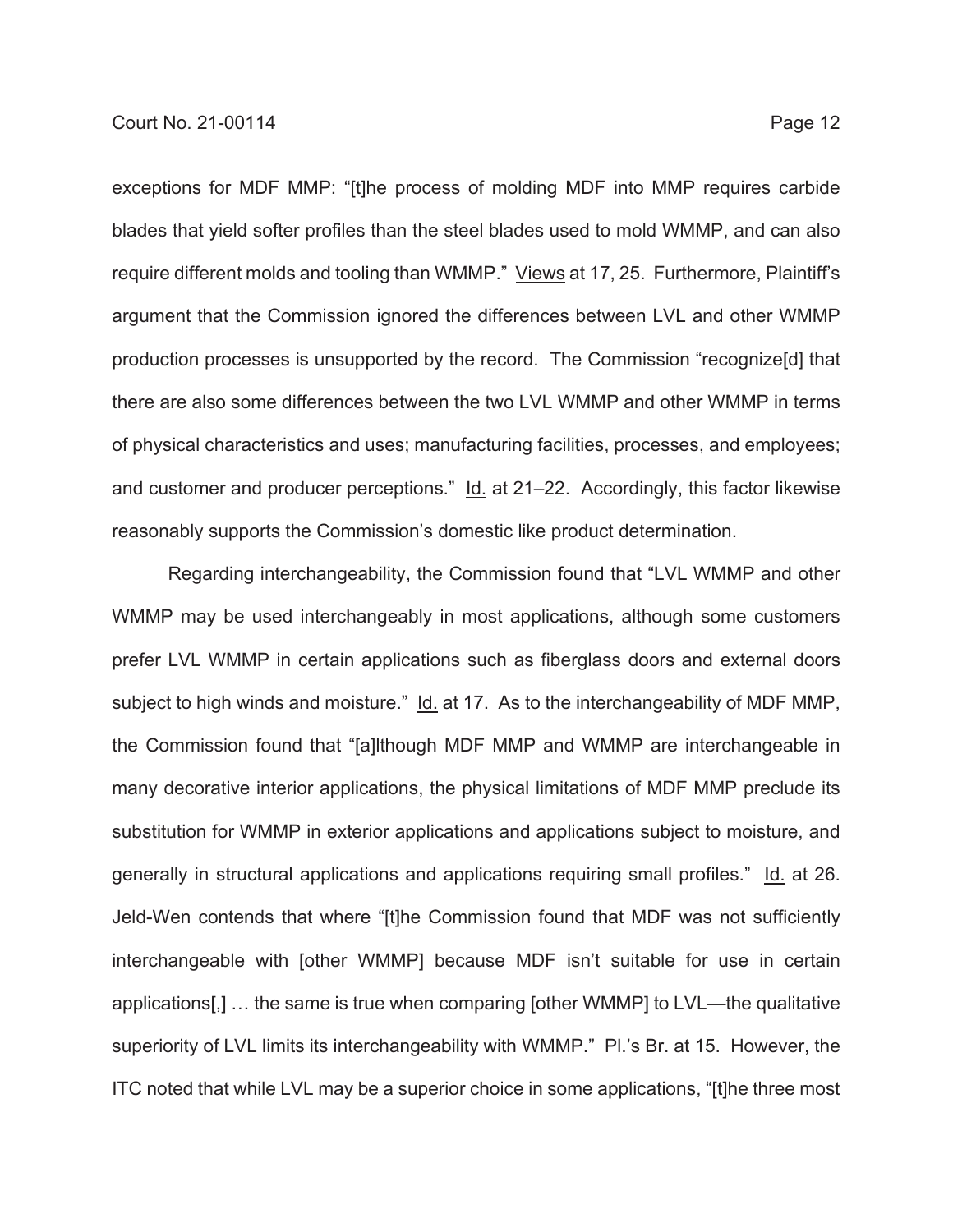common applications for LVL WMMP, external door frames, door stiles, and quarter rounds, are also served by other WMMP." Views at 18. The ITC thus found that MDF MMP is not nearly as interchangeable with WMMP. See id. at 26. Given this, the Commission's finding that "[t]here are similarities in terms of … interchangeability" between LVL WMMP and other WMMP was reasonable. Id. at 21. Similarly, it was reasonable for the Commission to find that "the differences between WMMP and out-ofscope MDF MMP in terms of … interchangeability … outweigh any similarities. Id. at 29-30.

Regarding the fourth and sixth factors of customer perceptions and price in the like-product analysis, Jeld-Wen argues that the Commission failed to reconcile inconsistent responses of the domestic industry regarding whether price, not quality, was a "key concern" of the industry's customer base. See Pl.'s Br. at 17 ("The Respondents asserted that none of their customers ever mentioned quality issues, and instead repeatedly asserted that customers told them that price was their key concern." (Jeld-Wen's emphasis) (citing Transcript, Commission Hearing (Dec. 23, 2020), PR<sup>3</sup> 203 at 58–59). Jeld-Wen points to anecdotal record evidence relating the importance of quality versus price as a purchasing factor for customers of traditional WMMP and LVL. Id. at 17–19.

 $3$  "PR" refers to a document in the public administrative record, which is found in ECF No. 21, unless otherwise noted. "CR" refers to a document in the confidential administrative record, which is found in ECF No. 20, unless otherwise noted.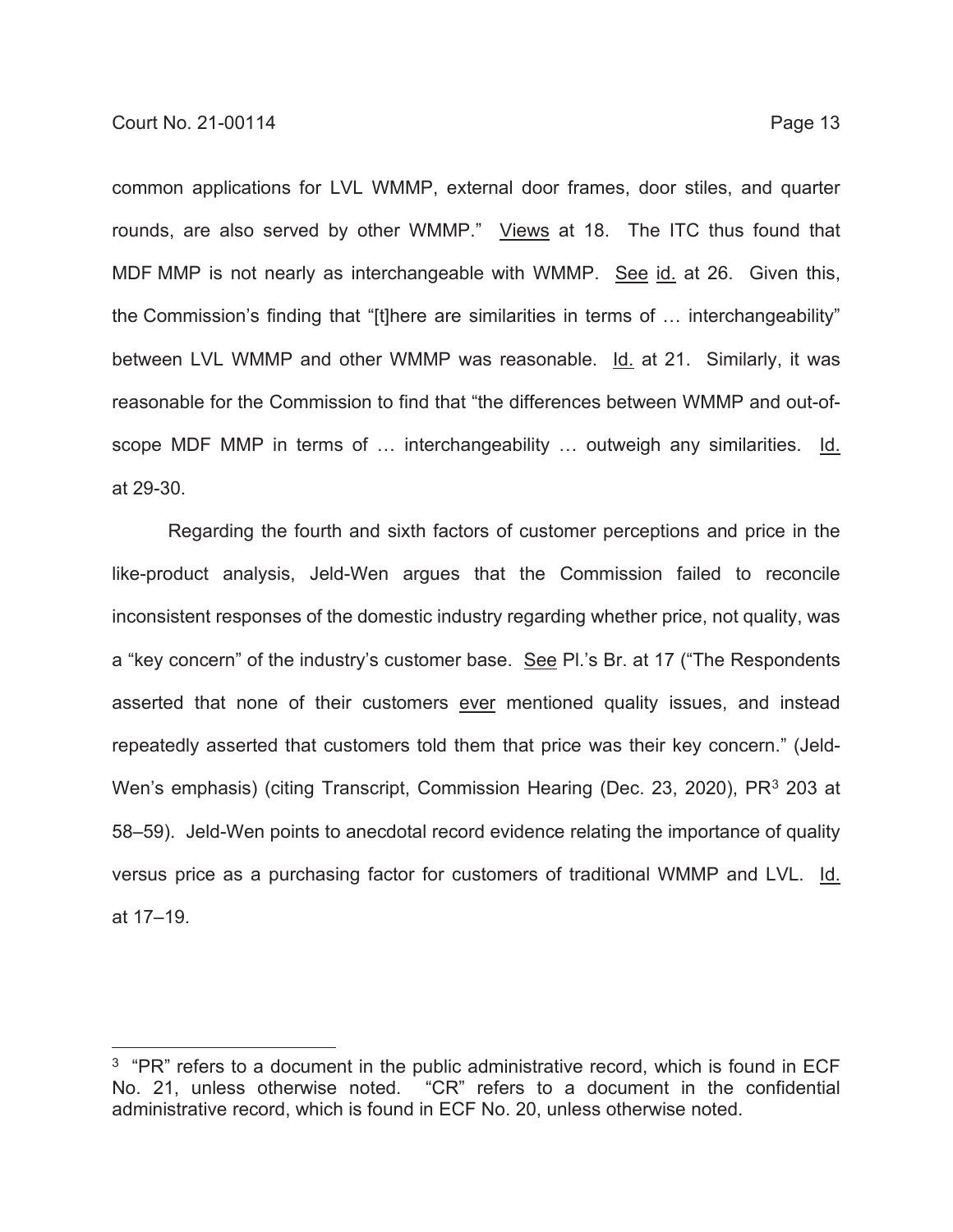For the most part, the Commission simply ignored price as a factor. It found "that customers perceived [WMMP] as having superior performance characteristics compared to MDF" but at the same time found that "customers perceived LVL as having superior performance characteristics compared to [other in-scope WMMP]." See, e.g., Pl.'s Br. at 17 (quoting Views at 18–19, 14–15). Based on the record, with respect to LVL WMMP the Commission found that "domestically produced WMMP is generally comparable to subject imports in terms of quality, and that differences between domestically produced WMMP and subject imports in terms of … the availability of LVL WMMP did not serve to limit their substitutability to an appreciable degree" despite some minor quality differences. See Views at 68–69; see also id. at 69 n.304 ("Most responding purchasers rated domestically produced WMMP as comparable or superior to subject imports with respect to quality meets industry standards (21 of 29) and quality exceeds industry standards (16 of 28). Most responding purchasers, 27 of 40, also reported that domestically produced WMMP always or usually meets minimum quality specifications." (internal citations omitted)).

The Commission also found that "[c]ustomers view LVL WMMP and other WMMP as similar insofar as both come in the same shapes and can be used in many of the same applications, including in door frames." Id. at 19.

With respect to MDF MMP, the Commission noted that "[n]umerous responding producers, importers, and purchasers commented that customers perceive MDF MMP as a less expensive and generally inferior substitute for WMMP in interior applications, and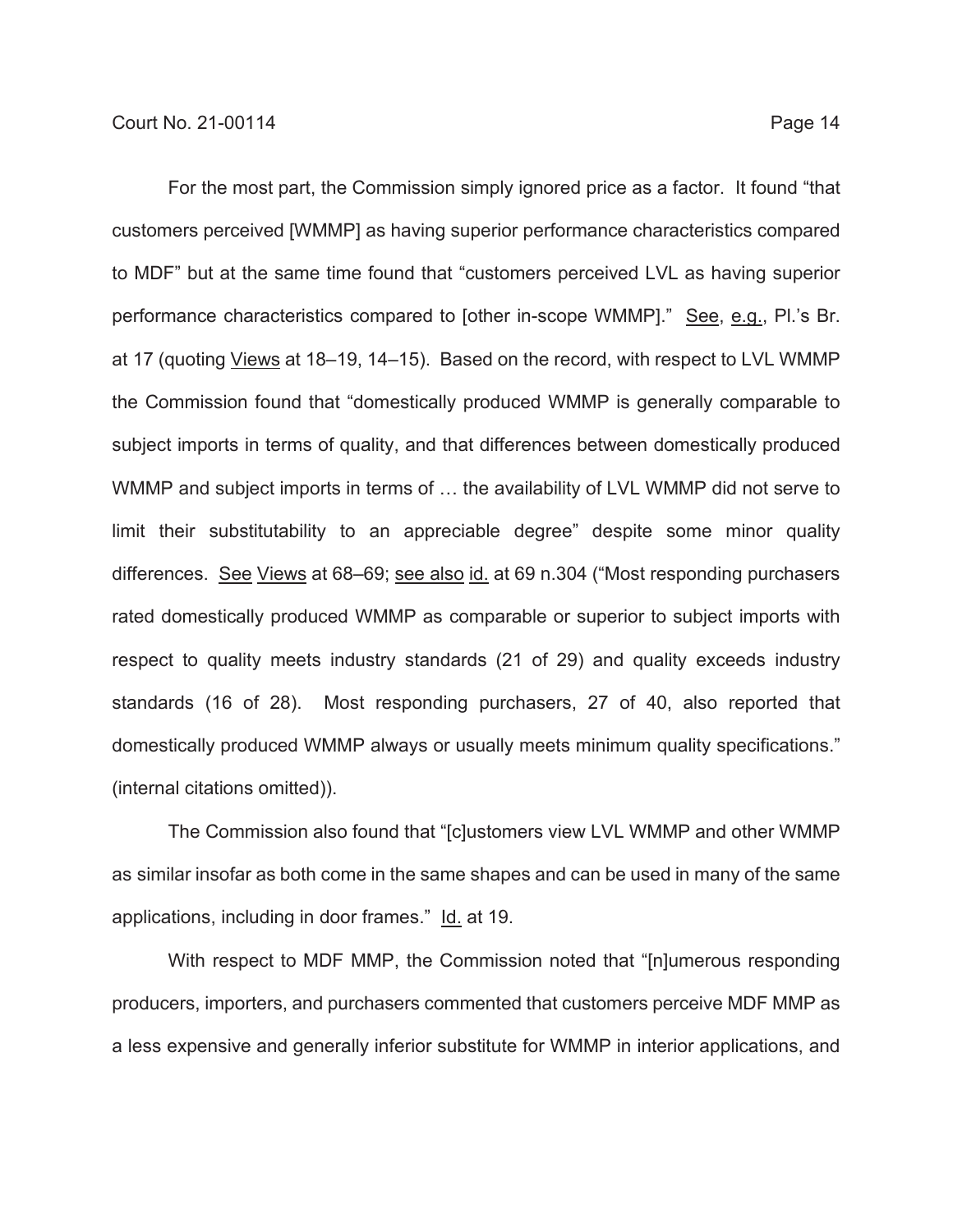not as a substitute for WMMP in structural or exterior applications or applications subjected to moisture." Id. at 27.

When it focused on price at all, the Commission found that some LVL WMMP was priced higher, and some was priced lower than other in-scope WMMP. Id. at 20. MDF MMP prices, on the other hand, were "significantly lower than WMMP prices." Id. at28. The Commission's findings regarding the consumer perception and pricing factors for both LVL WMMP and MDF MMP are distinct, and Jeld-Wen's attempt to conflate them here does not persuade the court that the Commission's reasoning is inconsistent or unreasonable.

Finally, Jeld-Wen argues that "[t]he Commission's determination that the same factor—similar channels of distribution—supported a finding that LVL and [other in-scope WMMP] are a single like product but was not pertinent to its analysis of [MDF MMP] makes no sense." Pl.'s Br. at 19. Jeld-Wen's characterization of the ITC's finding on this factor is not supported by the record. The Commission explicitly found that "[m]ost responding domestic producers, importers, and purchasers reported that WMMP is fully or mostly comparable to MDF MMP in terms of channels of distribution," and further acknowledged that "there are some similarities [between MDF MMP and WMMP] in terms of … channels of distribution." Views at 26, 29. Nevertheless, the Commission determined that "the differences between WMMP and out-of-scope MDF MMP in terms of physical characteristics and uses; manufacturing facilities, production processes, and production employees; interchangeability; producer and customer perceptions; and price outweigh any similarities" relative to the factor of channels of distribution. Id. at 29–30.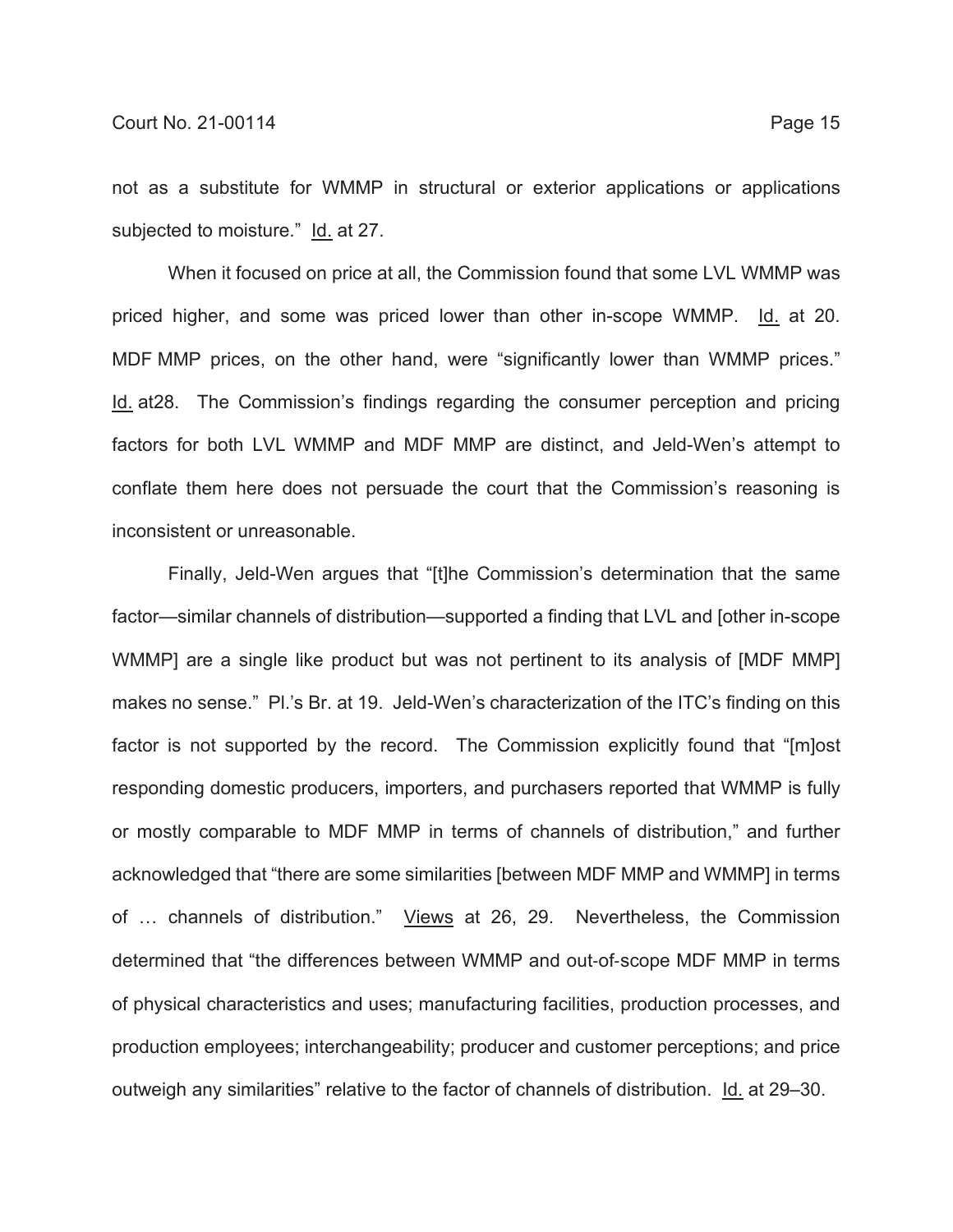Despite recognizing the Commission's "broad discretion in determining whether a particular difference or similarity is minor," Jeld-Wen argues that such deference "does not extend to the point where the Commission can permissibly determine that the same difference is minor for one product but major for another." Pl.'s Reply at 4. While the similarities and differences between MDF MMP and WMMP and those between LVL WMMP and other in-scope WMMP might be similar, they are not identical. For example, unlike LVL WMMP, which can be used in "many of the same applications" as other WMMP, MDF MMP is "more fragile and susceptible to moisture than WMMP," making it unsuitable for many of the applications of WMMP. Views at 21, 30. Furthermore, while many customers perceive LVL WMMP and other WMMP as "comparable and suitable" for the same end uses, many customers perceive MDF MMP to be an "inferior substitute" to WMMP in interior decorative applications. Id. Therefore, given the totality of the record, the court cannot agree with Plaintiff that "the reasons that the Commission relied upon to determine that MDF was not included within the Commission's definition of the domestic like product were equally applicable to LVL." See Pl.'s Br. at 10.

Overall, the Commission explained that the demonstrated similarities outweighed the differences between LVL WMMP and other in-scope WMMP, and that the demonstrated differences outweighed the similarities between MDF MMP and WMMP. See Views at 22, 32. Accordingly, the Commission's determination that LVL WMMP and other in-scope WMMP constitute a single domestic like product, while MDF MMP is excluded, is sustained as reasonable.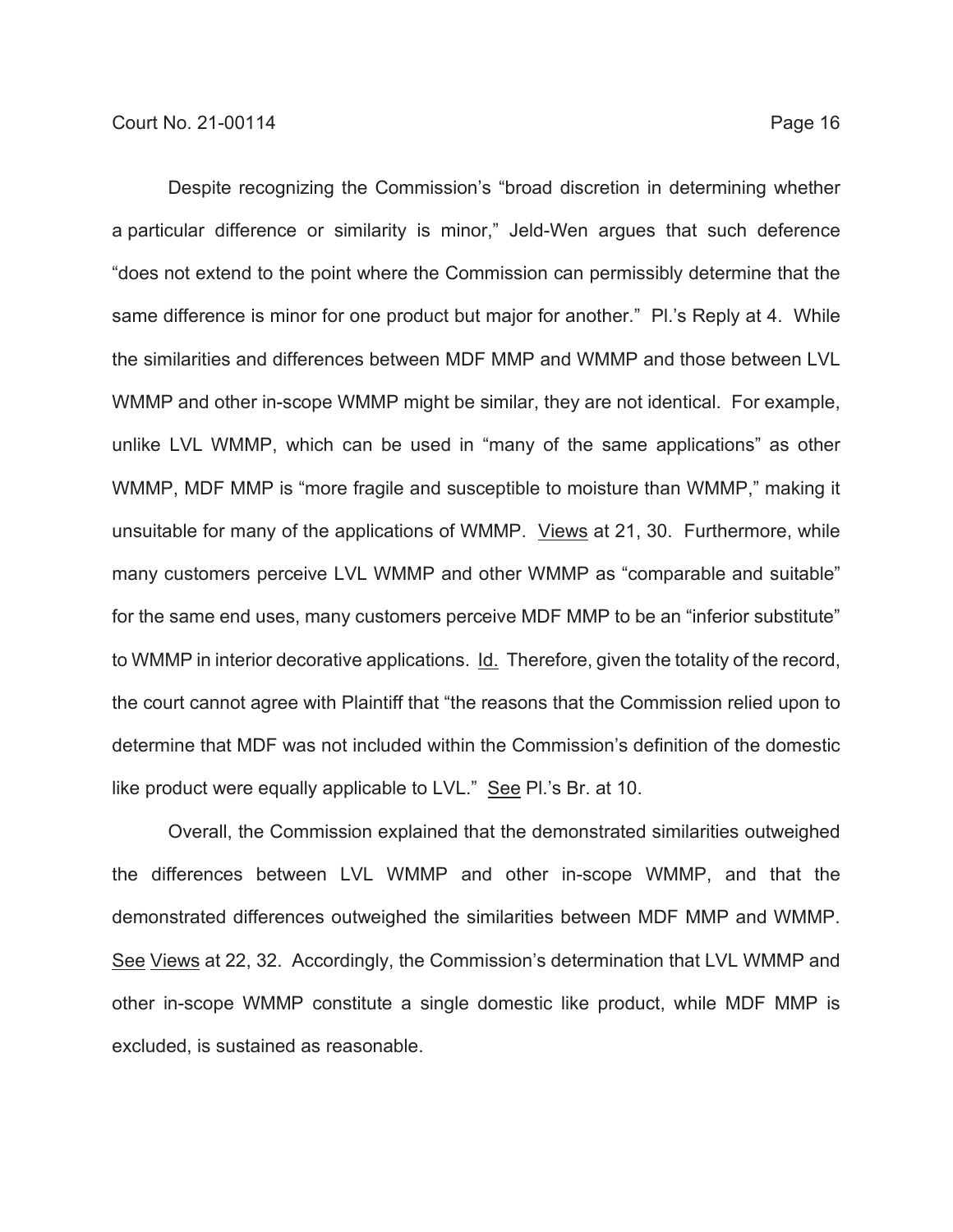#### **B. Single Domestic Industry**

Jeld-Wen next argues that "[t]he Commission's decision to define the domestic 'industry' as one which includes producers of both LVL and [other in-scope WMMP]" was unreasonable. Pl.'s Br. at 22. As discussed above, in order to determine whether an industry is materially injured, threatened with material injury, or materially retarded by reason of imports of the subject merchandise, the Commission must identify the relevant domestic "industry." 19 U.S.C. §§ 1671, 1673. As Jeld-Wen points out, the statute defines "industry" in relevant part as "the producers as a whole of a domestic like product…." see Pl.'s Br. at 22 (quoting 19 U.S.C. § 1677(4)(A)). Jeld-Wen maintains that, because "LVL is at most a separate like product with respect to [other in-scope WMMP]," the Commission was required to identify an LVL industry separate from an industry encompassing other in-scope WMMP. Pl.'s Br. at 22.

Ultimately, to prevail on this argument, Plaintiff must demonstrate that it was unreasonable for the ITC to include LVL in the domestic like product. Because the court sustains the Commission's determination that LVL WMMP and other in-scope WMMP constitute a single domestic like product, it will likewise sustain the Commission's determination that there is a single domestic industry that includes producers of all in-scope WMMP.

### **C. Material Retardation**

Plaintiff argues that "the Commission's failure to conduct a material retardation analysis as it pertains to LVL, rather than a material injury/threat of injury analysis, was not supported by substantial evidence and was not in accordance with the law." Pl.'s Br.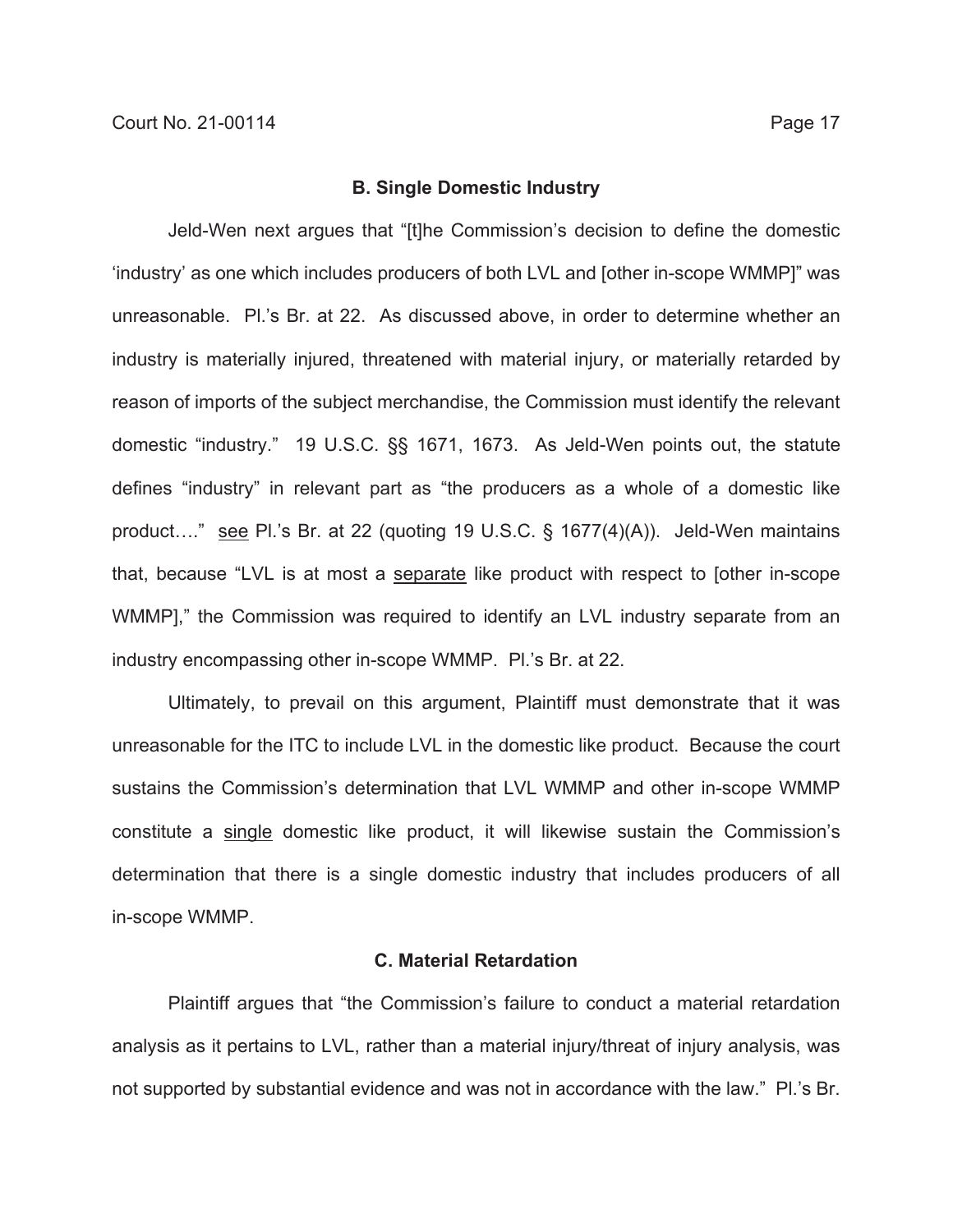at 23. Plaintiff maintains that "[i]n considering whether the Commission properly interpreted the statute at issue, the court applies the two-step framework of Chevron." Id. (citing NMB Singapore Ltd. v. United States, 27 CIT 1325, 1331, 288 F. Supp. 2d 1306, 1312 (2003)). Although Plaintiff accurately explains the two-step framework of Chevron, nowhere in its litigation brief does Plaintiff challenge the ITC's interpretation of any statutory provision. Pl.'s Br. at 23–25. Instead, the crux of Plaintiff's challenge appears to be focused on whether the ITC reasonably applied the statutory provisions at issue. See id. at 25. Plaintiff maintains that in circumstances where there is only limited domestic production of merchandise identical or similar to certain subject imports, the Commission conducts a two-step analysis to determine whether subject imports were materially retarding the establishment of a domestic industry. See id. at 24–25. Plaintiff further contends that in determining whether an industry has been established, the ITC examines: "(1) the length of domestic production; (2) the characteristics of domestic production; (3) the size of domestic operations; (4) whether the proposed domestic industry has reached a reasonable financial "break-even" point; and (5) whether the startup is more in the nature of the introduction of a new product line by an already established business." See id. at 25. Plaintiff also maintains that the characteristics and size of domestic production were unable to meet the current LVL demand and LVL is not in the nature of a new product line. Id. These arguments require the court to consider factual information on the record and evaluate the agency's decision against the substantial evidence standard (reasonableness review). However, Jeld-Wen made no argument whatsoever regarding material retardation before the Commission, nor did Jeld-Wen even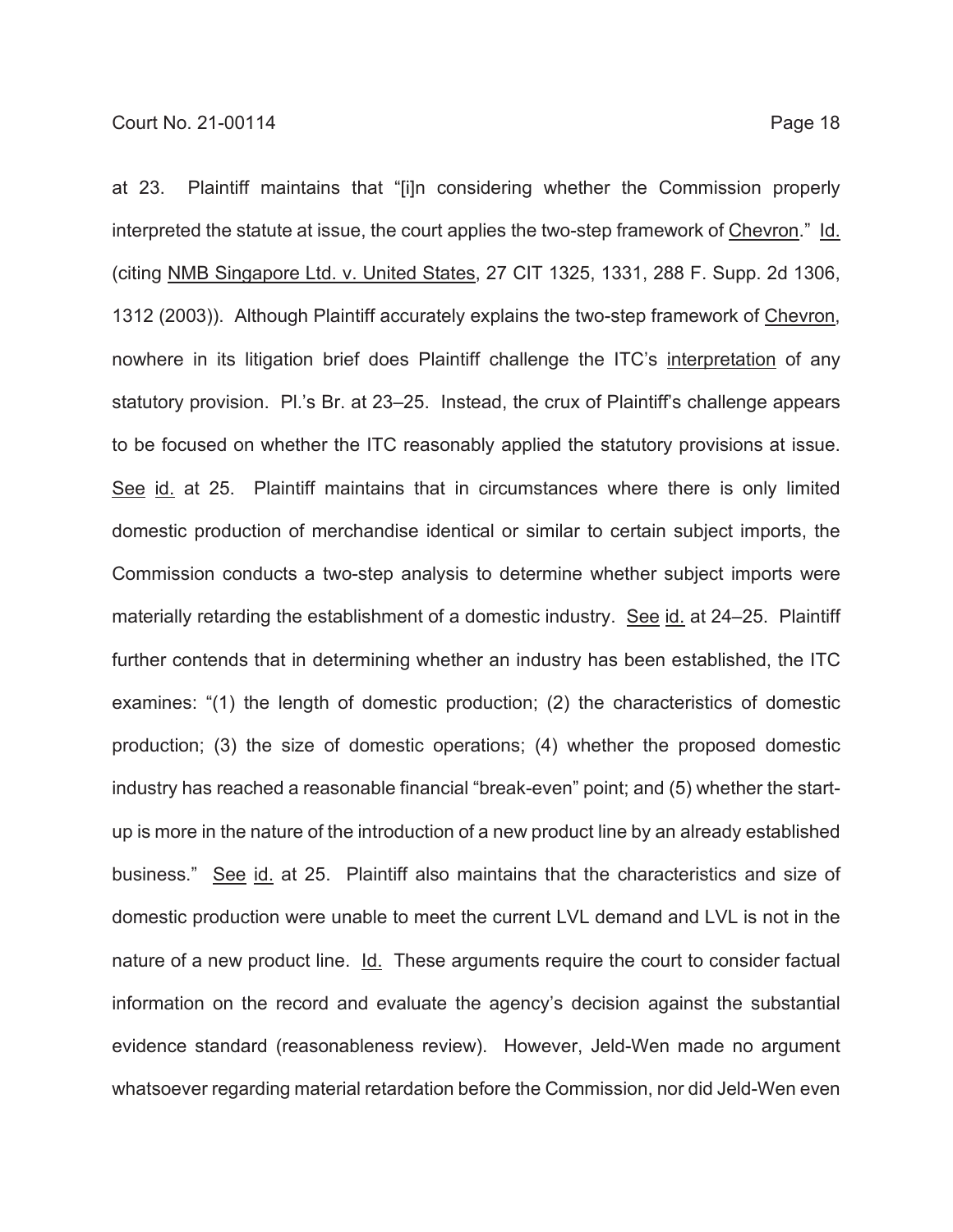mention the term "material retardation" in its administrative case briefs before the ITC. See Prehearing Brief of Jeld-Wen, Inc. (Dec. 15, 2020), CR 521; Posthearing Brief of Jeld-Wen, Inc. (Dec. 31, 2020), CR 547.

In challenging final agency action, such as the underlying material injury determination by the ITC at issue here, litigants must generally exhaust administrative remedies. See 28 U.S.C. § 2637(d). Having failed to raise this argument before the Commission, Plaintiff may not raise it now. See Carpenter Tech. Corp. v. United States, 30 CIT 1373, 1374–75, 452 F. Supp. 2d 1344, 1346 (2006) (citing Woodford v. Ngo, 548 U.S. 81, 89 (2006)). This is precisely the sort of argument for which exhaustion of administrative remedies is appropriate. Had Jeld-Wen presented the material retardation argument directly to the Commission at the agency level, the twin purposes of the doctrine of exhaustion of administrative remedies—protecting administrative agency authority and promoting judicial efficiency—would have been served. Id. By failing to raise its argument about the material retardation at the administrative level, Jeld-Wen deprived the ITC of the opportunity to address that issue and "apply its expertise," potentially "rectify administrative mistakes," or "compile a record adequate for judicial review." Id. Therefore, the court deems Plaintiff's material retardation argument waived, and will sustain the ITC's determination as to this issue.

#### **D. Causation**

The Commission will make an affirmative material injury determination when it finds (1) material injury that is (2) by reason of the subject imports. See Swiff-Train Co.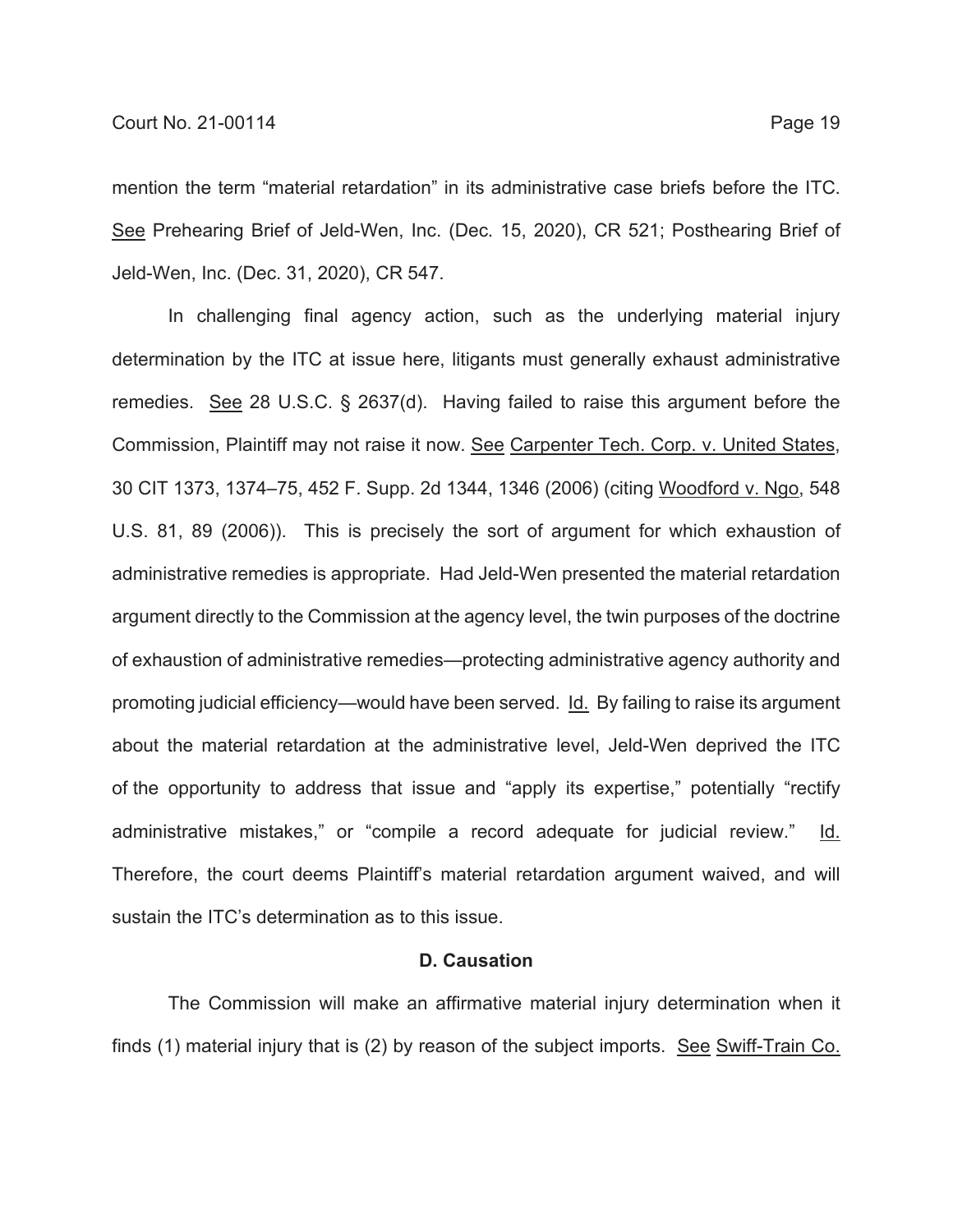v. United States, 793 F.3d 1355, 1359 (Fed. Cir. 2015). To determine whether a domestic industry is materially injured, the ITC considers:

> (I) the volume of imports of the subject merchandise, (II) the effect of imports of that merchandise on prices in the United States for domestic like products, and (III) the impact of imports of such merchandise on domestic producers of domestic like products, but only in the context of production operations within the United States.

19 U.S.C. § 1677(7)(B)(i). The ITC may also "consider such other economic factors as are relevant to the determination regarding whether there is material injury by reason of imports." See id. § 1677(7)(B)(ii). No single factor is dispositive, and the ITC evaluates "all relevant economic factors … within the context of the business cycle and conditions of competition that are distinctive to the affected industry." 19 U.S.C. § 1677(7)(C)(iii). Here, the ITC's material injury analysis resulted in affirmative findings as to the volume, pricing, and impact factors. 19 U.S.C.  $\S$  1677(7)(B)(i)(I)–(III).

Plaintiff maintains that any material injury to the domestic industry was by reason of "other economic factors," but does not challenge the reasonableness of the ITC's determinations regarding volume and pricing of subject imports. See Pl.'s Br. at 26–29 (contending that any alleged injury resulted not from LVL imports but from "changes in technology, demand and customer tastes, as well as management decisions by domestic producers not to get into LVL production").

In evaluating the impact of subject imports on the domestic industry, the ITC evaluates "all relevant economic factors which have a bearing on the state of the industry," including, but not limited to: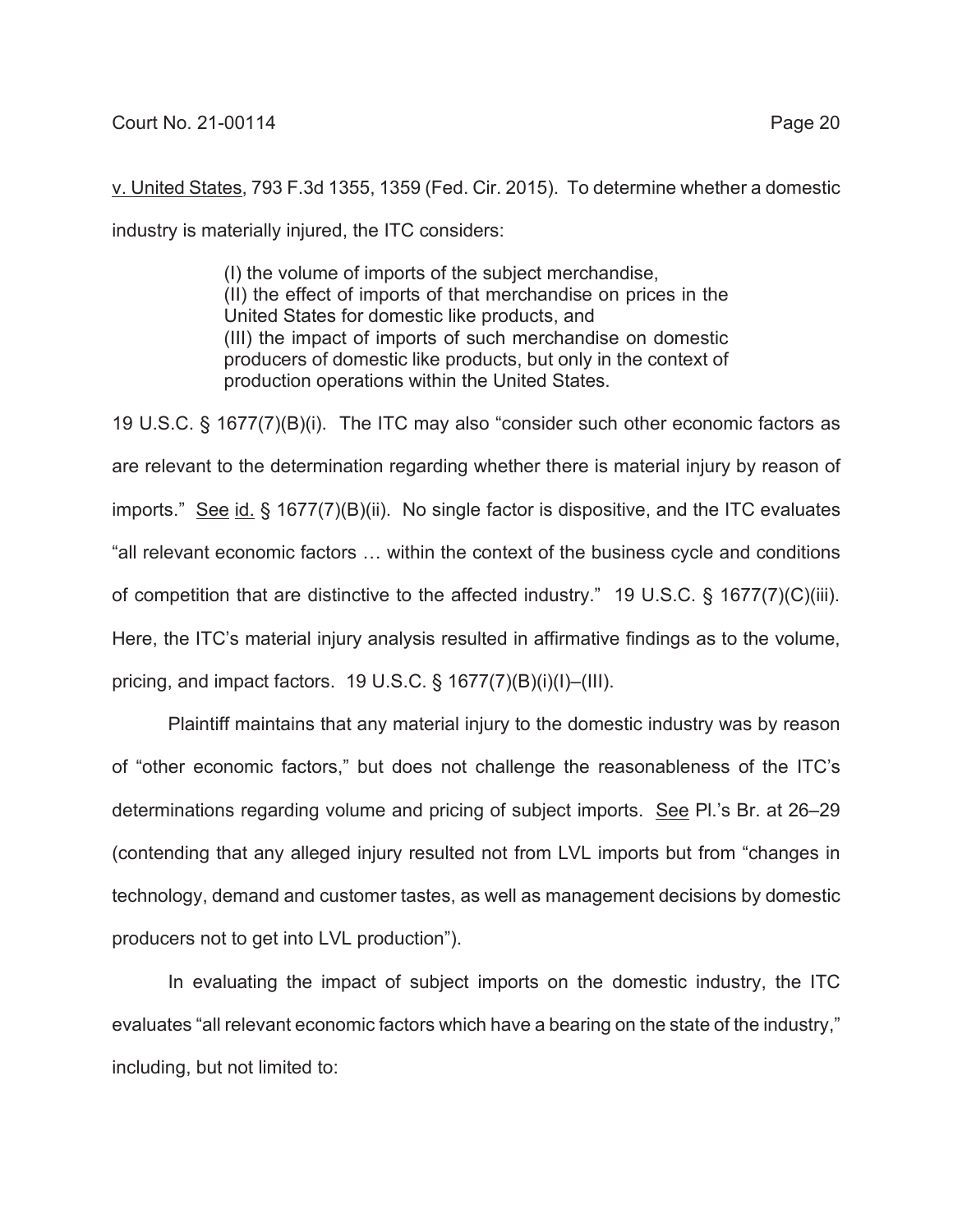(I) actual and potential decline in output, sales, market share, gross profits, operating profits, net profits, ability to service debt, productivity, return on investments, return on assets, and utilization of capacity,

(II) factors affecting domestic prices,

(III) actual and potential negative effects on cash flow, inventories, employment, wages, growth, ability to raise capital, and investment,

(IV) actual and potential negative effects on the existing development and production efforts of the domestic industry, including efforts to develop a derivative or more advanced version of the domestic like product, and

(V) in a proceeding under part II of this subtitle, the magnitude of the margin of dumping.

19 U.S.C. § 1677(7)(C)(iii). The statute further provides that ITC "shall evaluate all relevant economic factors described in this clause within the context of the business cycle and conditions of competition that are distinctive to the affected industry." Id.

The Commission observed an increase in apparent U.S. consumption between 2017 and 2019, while "the domestic industry's operating and financial performance declined by nearly all measures." Views at 56. Specifically, the Commission also perceived that (1) "[t]he domestic industry's capacity, production, and rate of capacity utilization declined between 2017 and 2019;" (2) "the industry's employment indicators declined between 2017 and 2019;" (3) "the domestic industry also experienced a decline in its U.S. shipments and market share;" (4) "the domestic industry's end-of-period inventories increased irregularly between 2017 and 2019;" (5) "[t]he domestic industry's net sales revenues declined each year and its profitability declined between 2017 and 2018 before improving in 2019 to a level below that in 2017;" and (6) "[t]he domestic industry's declining performance resulted in plant closures, production curtailments, and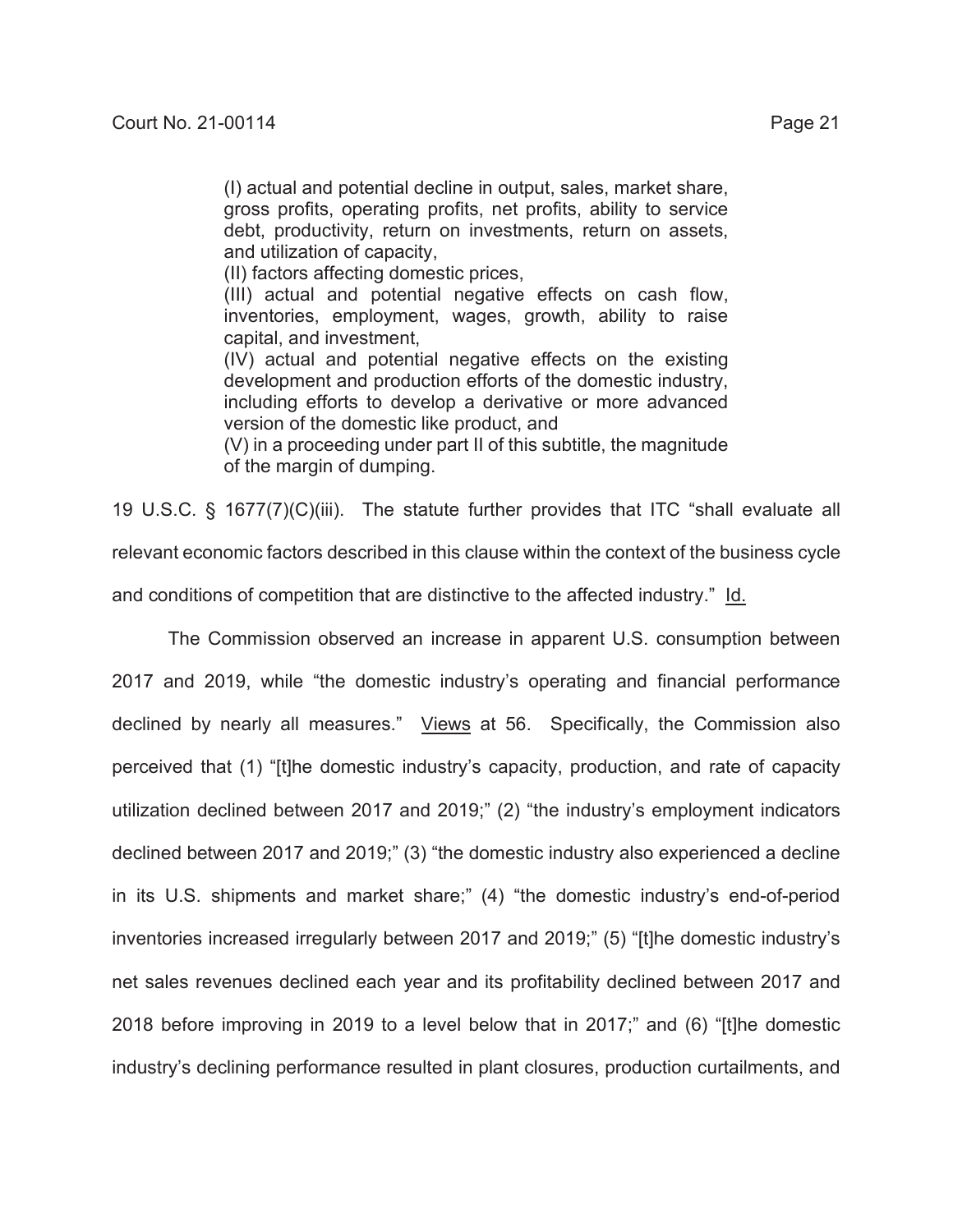layoffs." Views at 57–61. The Commission found "a causal nexus between subject imports and the domestic industry's declining performance between 2017 and 2019, noting that [s]ubject import volume and market share increased significantly between 2017 and 2018 and remained elevated in 2019 at the direct expense of the domestic industry." See id. at 61. The ITC also found that "[d]ue to subject imports, the domestic industry was unable to capitalize on the 4.0 percent increase in apparent U.S. consumption between 2017 and 2019, and instead suffered declining performance according to most measures during the period." See id. at 61–62.

Jeld-Wen argues that "any alleged injury to the domestic WMMP industry was not by reason of LVL imports, but rather by reason of other economic factors, including changes in technology, demand and customer tastes, as well as management decisions by domestic producers not to get into LVL production." Pl.'s Br. at 27. However, the Commission considered whether such other factors had an adverse impact on the domestic industry to ensure that "it had not misattributed injury from these factors to subject imports." Views at 62–69. The ITC found that "differences between subject imports and the domestic like product in terms of quality, gesso coatings, and the availability of LVL WMMP did not significantly attenuate subject import competition," because "domestically produced WMMP is generally comparable to subject imports in terms of quality, and that differences between domestically produced WMMP and subject imports in terms of gesso coatings and the availability of LVL WMMP did not serve to limit their substitutability to an appreciable degree." Views at 68–69 (citing Table II-10a, II-12). Specifically, the Commission noted that: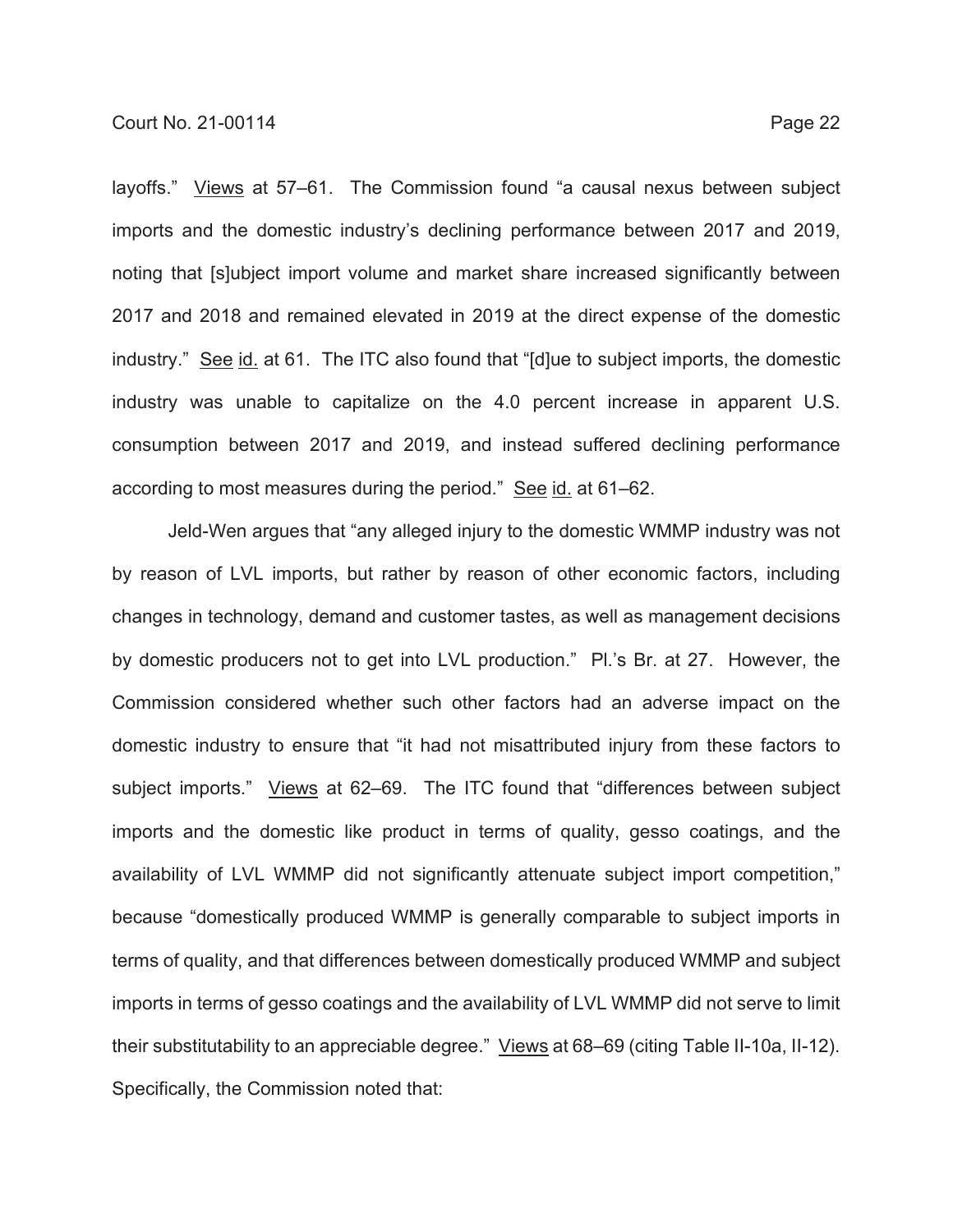Most responding purchasers rated domestically produced WMMP as comparable or superior to subject imports with respect to quality meets industry standards (21 of 29) and quality exceeds industry standards (16 of 28). Most responding purchasers, 27 of 40, also reported that domestically produced WMMP always or usually meets minimum quality specifications.

See Views at 69 n.304 (internal citations omitted).

The Commission also observed that "LVL WMMP accounted for a small share of apparent U.S. consumption of WMMP during the 2017–19 period" and "[t]he domestic industry also produced substantial volumes of WMMP with an extruded gesso coating … and most responding purchasers reported that such coatings were only somewhat or not important to their purchasing decisions." See id. at 69. Plaintiff's conclusory contention that any injury resulted from "changes in technology, demand and customer tastes, as well as management decisions by domestic producers not to get into LVL production," fails to address the ITC's findings in support of its determination. See Pl.'s Br. at 27–29. For the court to remand and direct the ITC to reach Plaintiff's preferred conclusion that any injury was not due to subject imports, Plaintiff needed to establish that its preferred conclusion is the one and only determination on this administrative record, not simply that its preferred outcome may have constituted another possible reasonable choice. See Tianjin Wanhua Co. v. United States, 40 CIT \_\_\_, \_\_\_, 179 F. Supp. 3d 1062, 1071 (2016) (citing Globe Metallurgical Inc. v. United States, 36 CIT 1222, 1230, 865 F. Supp. 2d 1269, 1276 (2012)). Plaintiff has failed to make such a showing, and accordingly, the court concludes that the ITC reasonably found that the volume, price effect, and impact